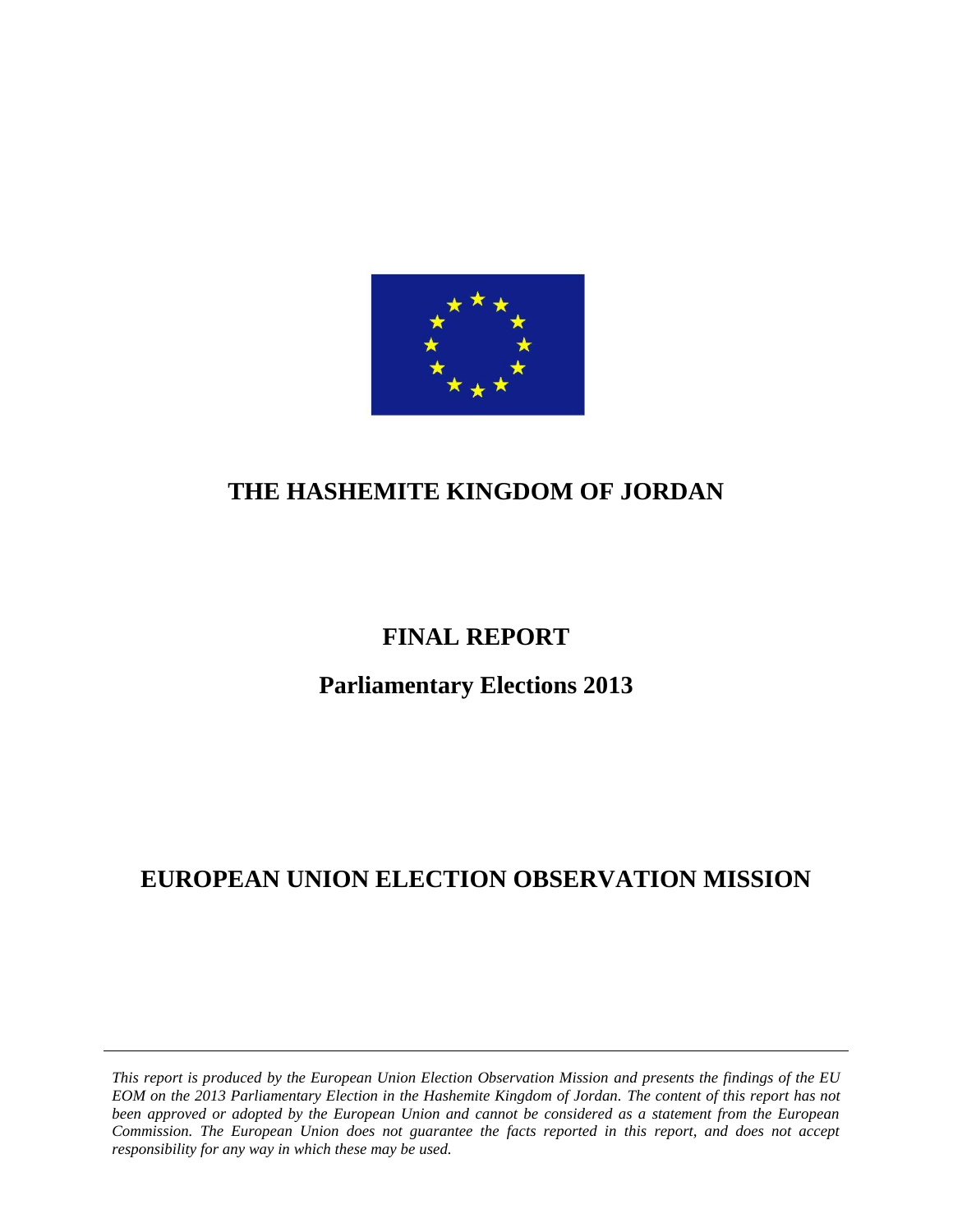# **TABLE OF CONTENTS**

| I.    |                                                    |  |
|-------|----------------------------------------------------|--|
| П.    |                                                    |  |
| III.  |                                                    |  |
|       |                                                    |  |
|       |                                                    |  |
| IV.   |                                                    |  |
|       |                                                    |  |
|       |                                                    |  |
|       |                                                    |  |
|       |                                                    |  |
|       |                                                    |  |
| V.    |                                                    |  |
|       |                                                    |  |
|       |                                                    |  |
|       |                                                    |  |
| VI.   |                                                    |  |
|       |                                                    |  |
|       |                                                    |  |
| VII.  | <b>CANDIDATE AND NATIONAL LIST REGISTRATION 15</b> |  |
| VIII. |                                                    |  |
| IX.   |                                                    |  |
|       |                                                    |  |
|       |                                                    |  |
|       |                                                    |  |
| X.    |                                                    |  |
| XI.   |                                                    |  |
| XII.  |                                                    |  |
| XIII. | CIVIL SOCIETY AND ELECTION OBSERVATION 22          |  |
|       |                                                    |  |
|       |                                                    |  |
|       |                                                    |  |
|       |                                                    |  |
| XV.   |                                                    |  |
| XVI.  |                                                    |  |
|       |                                                    |  |
|       |                                                    |  |
|       |                                                    |  |
|       |                                                    |  |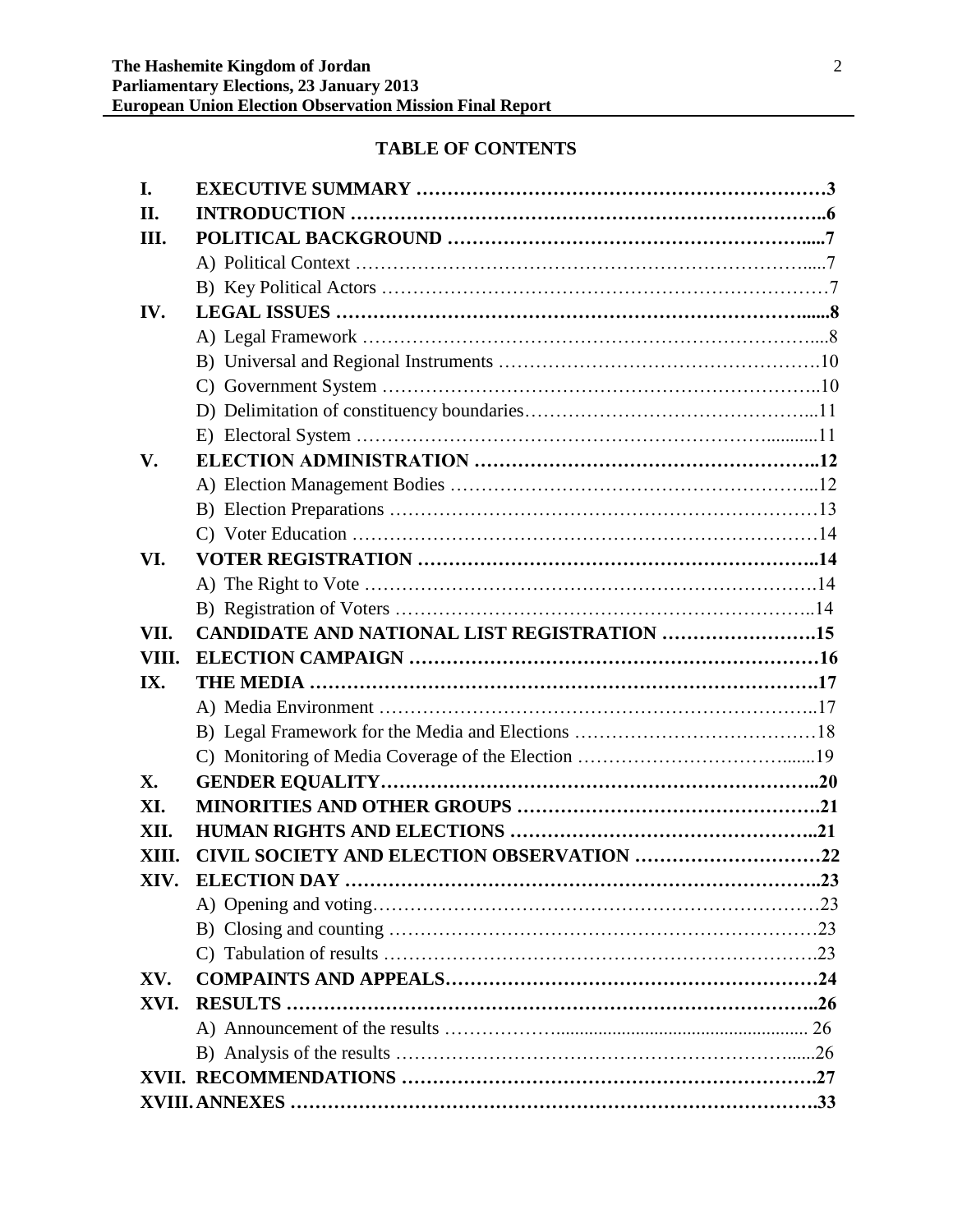# **The Hashemite Kingdom of Jordan Parliamentary Elections 23 January 2013**

# **European Union Election Observation Mission Final Report<sup>1</sup>**

## **I. EXECUTIVE SUMMARY**

 $\overline{\phantom{a}}$ 

The parliamentary elections for the  $17<sup>th</sup>$  House of Representatives in The Hashemite Kingdom of Jordan were held on 23 January 2013. The European Union Election Observation Mission (EU EOM) has been present in the country between 13 December 2012 and 7 February 2013 following an invitation from the Independent Election Commission. The EU EOM was led by Mr. David Martin, Member of the European Parliament. A delegation of members of the European Parliament, headed by Mr. Christian Dan Preda, also joined the mission. The EU EOM deployed over 80 observers from all EU Member States, Norway and Switzerland across the country to assess the entire electoral process in accordance with international and regional commitments for elections as well as the laws of The Hashemite Kingdom of Jordan (registration of voters was assessed indirectly). The EU EOM is independent in its findings and conclusions and adheres to the Declaration of Principles for International Election Observation signed at the United Nations in October 2005.

The 23 January 2013 parliamentary elections were organised and conducted in a transparent and credible manner. Elections were technically well-administered despite serious inadequacies in the recently adopted legal framework. Election day was calm and peaceful despite sporadic local violent incidences. Polling, counting and tabulation of results were well-administered in the polling stations observed by EU EOM observers. However, delays and incoherent accessibility provided to the tabulation of national constituency results and related re-tabulations had a negative impact on the impartiality and transparency image of the Independent Election Commission.

Jordan has ratified the major international and regional human rights instruments. Fundamental freedoms including civil and political rights are included and elaborated in Chapter Two of the Constitution. These elections were governed by a newly adopted legal framework which, generally, complies with international and regional obligations and commitments pledged by The Hashemite Kingdom of Jordan. However, it contains substantial gaps and deficiencies which undermine the protection of universally accepted principles such as the equality of votes and the universality of suffrage. The adoption of the new Election Law by the National Assembly and the establishment of an independent election management body signify an improvement and a start for further essential legal reforms.

 $1$  The English version of this report is the only official document. An unofficial translation is available in Arabic.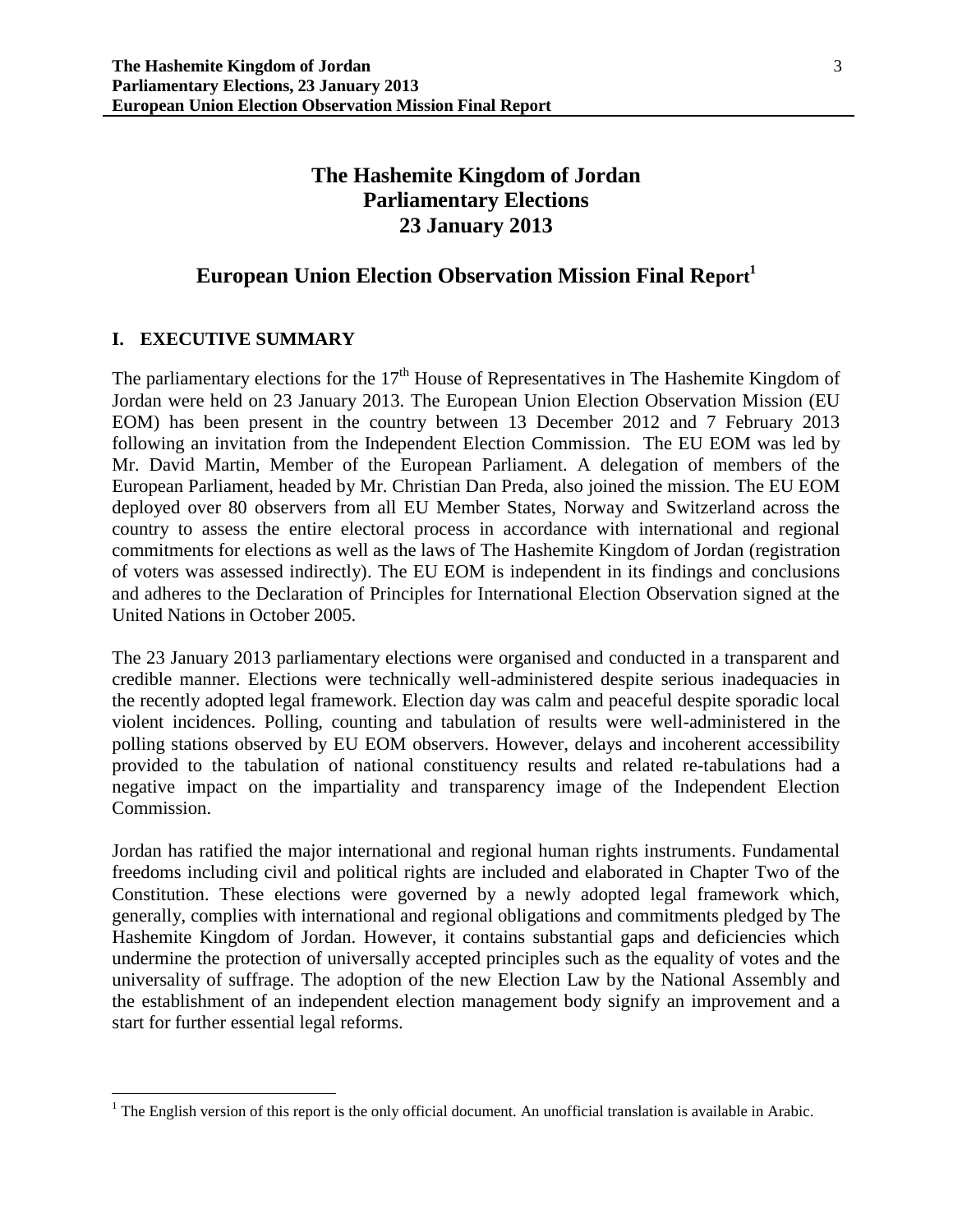#### **The Hashemite Kingdom of Jordan Parliamentary Elections, 23 January 2013 European Union Election Observation Mission Final Report**

The Independent Election Commission has made significant efforts to perform its mission in a transparent and impartial manner. Technical preparations were effectively accomplished within the operational and legal deadlines. A number of safeguard measures were introduced enhancing the public confidence in the process. However, the lack of a publicly available consolidated electoral calendar did not allow stakeholders to assess the stage by stage status of preparations. Election materials were timely distributed at the District Election Committees and further to the polling stations. For the first time, printed ballot papers including the names of the contestants with high standard security features were produced as well as the use of indelible ink.

The legal framework contains substantial gaps and deficiencies which undermine the protection of the universally accepted principle of equality of votes. Provisions for constituency delimitation including competence, criteria and periodicity and the number of seats for each constituency were not included in the legal framework. Large discrepancies have been identified between the size of constituencies. For example the single-seat constituency in Ma'an 2 has 6.733 registered voters while the single-seat constituency in Irbid 7 has 48.701 registered voters.

The universality of the right to vote was curtailed by the exclusion of large groups such as the armed forces, general intelligence, public security, gendarmerie and civil defense while in active service and is not in line with international commitments and the principal of universal suffrage enshrined in Article 25 of the International Covenant on Civil and Political Rights. The final voter list included 2.272.182 voters. Some 71 per cent of the eligible voters were registered. However, extensive proxy voter registration affected the credibility of the voter registration process and contributed to a general perception of distrust about the accuracy of the voter list.

Candidacy requirements are stipulated in the Election Law containing a detailed list of requirements, prohibitions and incompatibility largely in line with international commitments. The total number of candidates contesting was of 1,425, of which 606 (105 women) were running for the local constituencies and 819 (86 women) for the national constituency enlisted on 61 national lists.

The constitutional rights of freedom of assembly, freedom of expression and movement were enjoyed by all contestants during the campaign period. Throughout the country, campaign was low key and overall calm, mainly concentrated in large urban areas and mostly visible through posters and banners, door-to-door activities, and gatherings in campaign tents. The lack of intensity and substantive content in the messages reflected disconnection with the socioeconomic situation in the country. Several cases of extensive use of political money, vote buying and other fraud attempts marked the campaign period. Suspects including candidates were detained, allegedly, involved in forging or withholding voter cards, offering money to voters and "donations" to clubs and associations.

The Constitution guarantees freedom of opinion and expression as well as freedom of the press. However, a rigid regulatory framework and self-censorship limited a lively public debate in the print and broadcast media. Whereas public media were legally obliged to provide balanced and neutral reporting, the private media remained in this respect unregulated. Broadcasting, print and online news media campaign coverage was highly commercialized.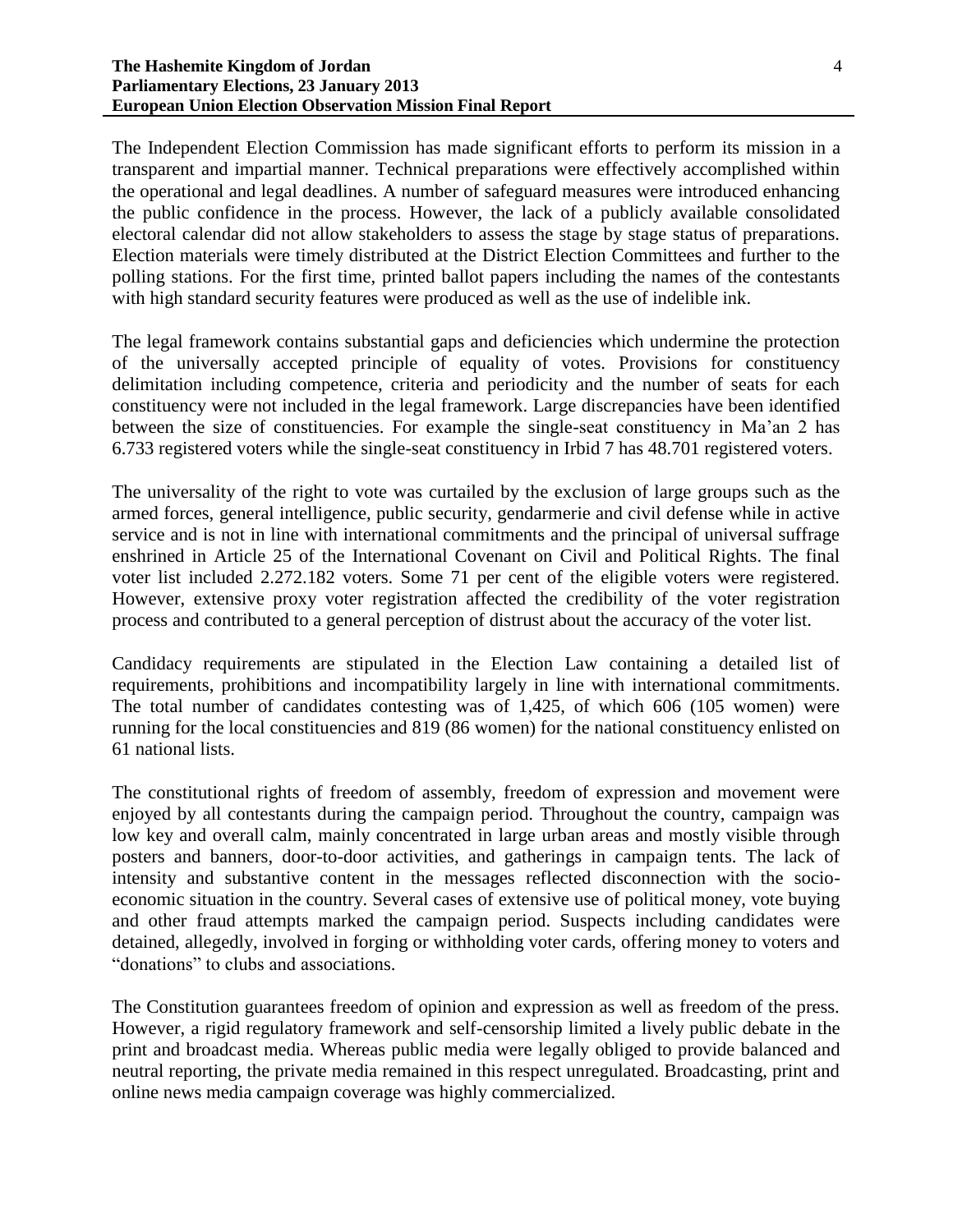The Constitution does not explicitly protect the principles of gender equality and nondiscrimination. Women in Jordan are seriously under-represented in public life. The quota in the new Election Law remained the same, 10 per cent (15 seats). A total of 191 women contested, representing 13.4 per cent of the total number of candidates, while women represent 51.8 per cent of the registered voters. Only 3 women gained a seat outside the quota system. Women's representation in the election administration was low, particularly in decision-making positions.

Civil society organizations took an active part in all phases of the electoral process. Some 250 civil society organisations engaged in the electoral process by forming three domestic observation coalitions, namely, the Civil Coalition for Monitoring the Jordanian Parliamentary Elections (RASED), the Integrity Coalition for Election Observation and the National Team and accredited 6,990 observers to all 4,069 polling stations throughout the country to observe polling, counting and tabulation of results. Civil society organisations carried out considerable efforts on voter education by disseminating information material, conducting panel discussions and arranging for interactive voter education activities.

The Election law and the Executive Instructions are regulating complaints covering voter registration, candidacy, campaign, polling and counting, tabulation of results and against the validity of the results. The legal framework provides for the first time to the judiciary the role to adjudicate complaints for registration, candidacy and election results. The complaint resolution process is under-regulated and lacks detailed procedures and timelines. It has been undermined by insufficient voter information, the presence of alternative forms of conflict resolution and by the distrust in the authority and the institutions.

Election day was calm and peaceful overall. Voting conducted orderly and efficiently in the polling stations observed and procedures were largely followed with minor procedural irregularities that did not impact on the integrity of the process. Polling staff acted professionally and impartial in the polling stations observed. Widespread illegal campaign activities and campaign material were observed by EU EOM observers. Counting was conducted in a competent manner in the polling stations observed in the presence of candidates, representatives of national lists and candidate agents contributing to the inclusiveness and transparency of the process. The tabulation of results at the District Election Committees was assessed positively by EU EOM observers in the tabulation centers observed. The Special Committee competent to establish preliminary election results for the closed proportional list system and the quota seats for female candidates conducted repeated audits due to data entry errors in the preliminary results. Small-scale clashes were initiated by supporters of non-elected candidates targeted official buildings and private properties in protest of the results.

The final results were published in the official *Gazette* on 29 January 2013. Voter turnout was 56.7 per cent. A total of 1,288.043 registered voters had cast their ballots. The results announced by the Independent Election Commission provided limited information and did not include the number of invalid votes and the election results established at polling station level.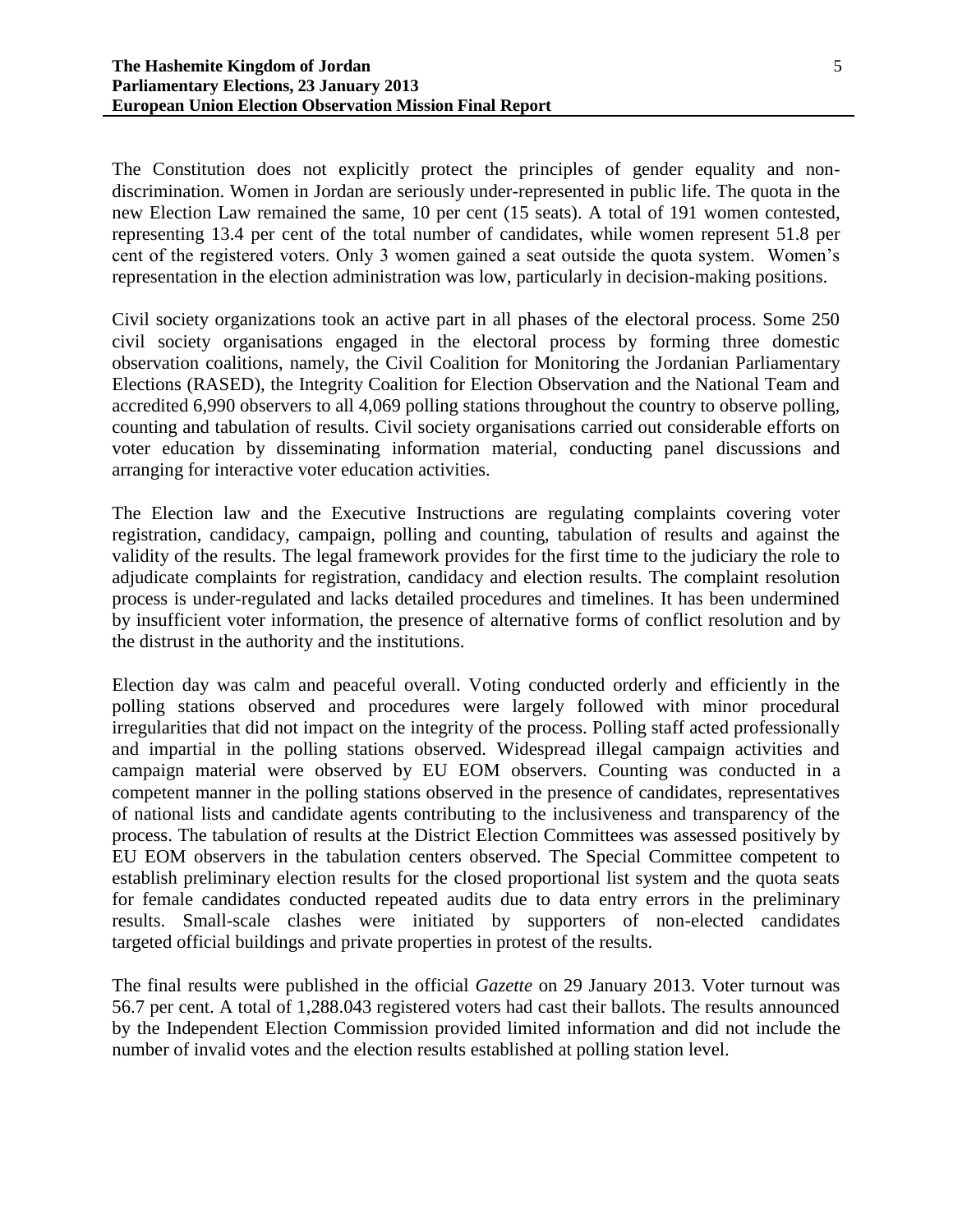A comprehensive set of detailed recommendations is included at the end of this report for consideration by the relevant authorities in order to further improve certain areas in the election process. Priority recommendations include:

- Consideration for inclusion in the Constitution of provisions for periodic boundary delimitation including criteria (e.g. magnitude, population), competence and timeframe to reflect equality in the number of people represented and to provide equality of votes. Assuring the fundamental principle of universal elections as the basis of representative democracy, delimitation of constituency boundaries may be conducted in such way, that the varying number of people represented would not exceed to such extent that the principles of equality and proportional representation are severely undermined. In recognition of the immense differences in the electoral districts, future delimitations have to redress such inequalities and political gerrymandering could be avoided.
- Through a national and inclusive dialogue Jordanians could decide on the electoral system that expresses the aspirations and wishes of the people for future government. The current electoral system of 'single non-transferable vote' does not reinforce political parties while individual candidates are largely benefited from it.
- If the current mixed electoral system is retained, consideration could be given the national lists to be open only for political parties in order to reinforce the role of political parties in the House of Representatives.
- Consideration could be given to remove provisions for concurrent regulatory power of the Independent Election Commission and the Council of Ministers in both the Election Law and the IEC Law to guarantee effective independence and unfettered regulatory power of Independent Election Commission.
- Election campaign media regulations could be improved by extending to private media the obligation for an equitable and neutral treatment of the contestants; by including specific violations and sanctions for the election campaign period and a provision for allocation of free airtime to contestants on the public broadcast media, particularly for contestants running at national level. Procedures regarding the allocation and format of the free airtime need to be timely and clearly outlined.

# **II. INTRODUCTION**

The European Union Election Observation Mission (EU EOM) has been present in The Hashemite Kingdom of Jordan from 13 December 2012 to 7 February 2013 following an invitation from the Independent Election Commission. The EU EOM was led by Chief Observer, Mr. David Martin, Member of the European Parliament (United Kingdom). In total, the EU EOM deployed over 80 observers from all (27) EU Member States, Norway and Switzerland across the country to assess the whole electoral process in accordance with international and regional commitments for elections as well as the laws of The Hashemite Kingdom of Jordan. A delegation of members of the European Parliament, headed by Mr.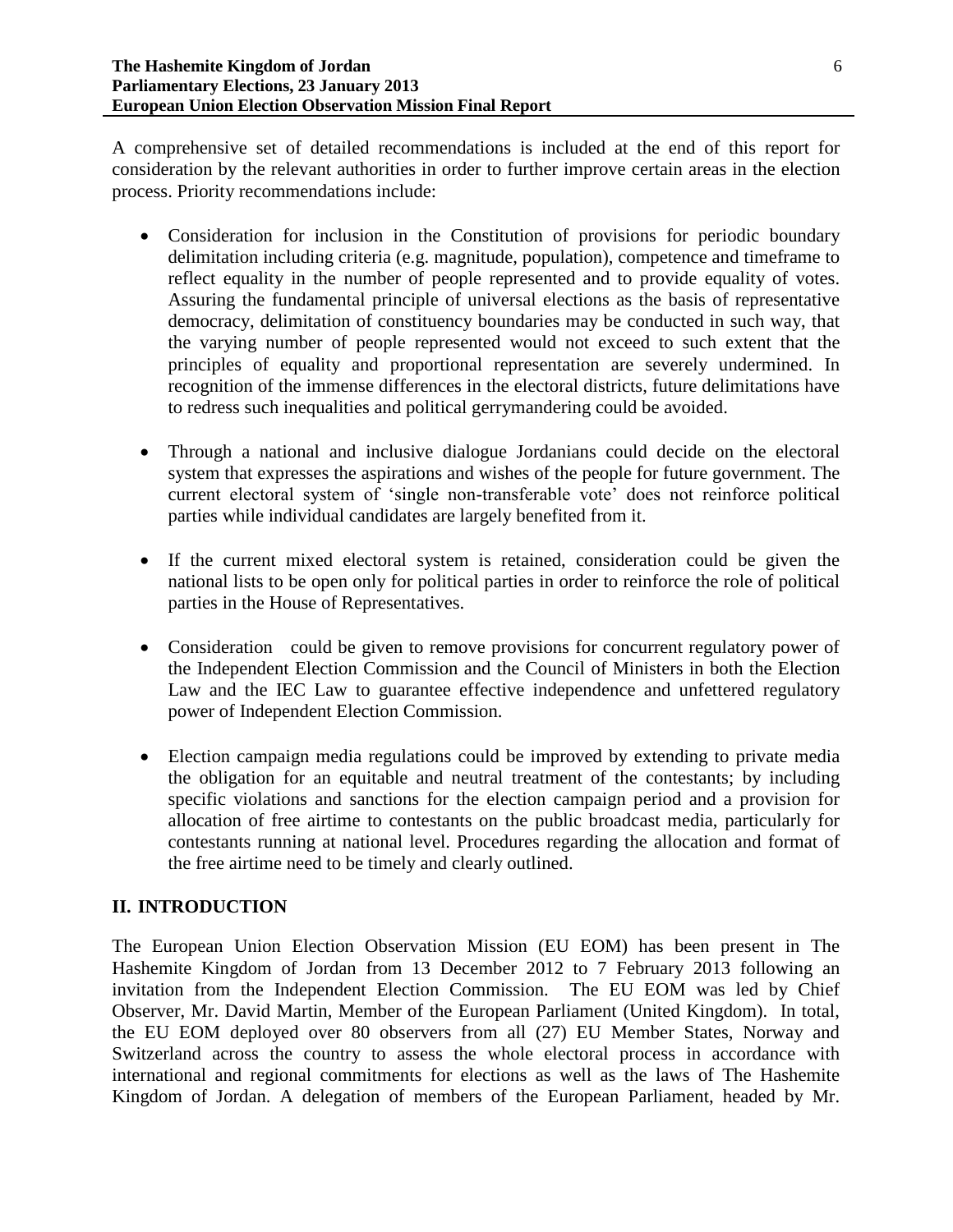#### **The Hashemite Kingdom of Jordan Parliamentary Elections, 23 January 2013 European Union Election Observation Mission Final Report**

Christian Dan Preda MEP, also joined the mission. The EU EOM is independent in its findings and conclusions and adheres to the Declaration of Principles for International Election Observation signed at the United Nations in October 2005. On election day, observers visited over 355 polling stations in all 45 electoral districts of The Hashemite Kingdom of Jordan to observe voting and counting.

The EU EOM wishes to express its appreciation to the Independent Election Commission and other Jordanian authorities, political parties and civil society as well as the people of Jordan for their cooperation and assistance in the course of the observation. The EU EOM is also grateful to the Delegation of the European Union to The Hashemite Kingdom of Jordan and the European Union member states' diplomatic missions resident in Jordan for their support throughout.

#### **III. POLITICAL BACKGROUND**

#### *A) Political Context*

The Parliamentary Elections for the  $17<sup>th</sup>$  House of Representatives on 23 January 2013 were governed by a new legislative framework and conducted under a mixed electoral system. The newly adopted Election Law had increased the number of seats for the House of Representatives to 150 and introduced a national constituency of 27 seats to be elected by proportional representation through closed lists. For the first time, an Independent Election Commission was established to supervise and administer all phases of the Parliamentary Elections. The total number of candidates contesting was of 1,425, of which 606 (105 women) were running for the local constituencies and 819 (86 women) for the national constituency enlisted on 61 national lists. These elections took place against the backdrop of some political and reformists forces boycotting or not participating in the election process (the Islamic Action Front, the Communist Party, the Jordanian Popular Democratic Unity Party, the National Front for Reform and various segments of the Al Hirak popular movement).

#### *B) Key Political Actors*

The political forces in the country are more or less divided into three camps:

- (i) The loyalists who have moved from unconditional to conditional loyalty: that includes many tribal leaders, prominent businessmen and neo-liberals, and some relatively newly formed political parties in anticipation of the strengthened role of the latter in the political arena: the Jordanian United Front, the National Unity Party (which, along with other parties, had formed a coalition supporting the elections), the National Tayyar Party and the National Constitutional Party.
- (ii) The Islamist camp, which comprises the Muslim Brotherhood whose political branch, is the Islamic Action Front (IAF) and the Islamic Centrist Party. The latter party is a split from the Muslim Brotherhood.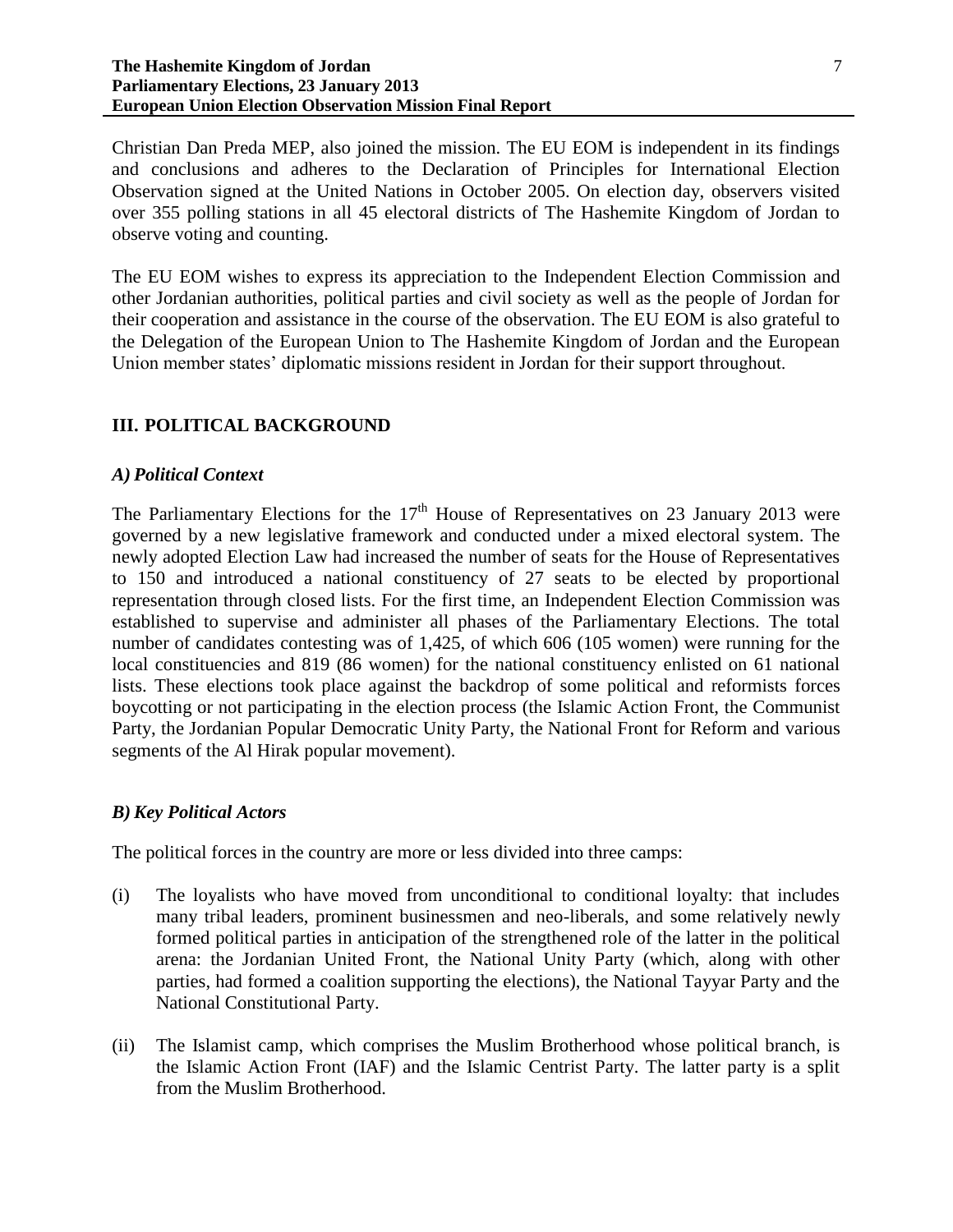(iii) The secular, leftist and Pan-Arab camp. This camp is scattered and considers itself as weak primarily due to lack of financial resources. It includes the Jordanian Democratic Popular Unity Party (WIHDA), the Jordanian People's Democratic Party (the HASHD party), the Communist Party, the Arab Progressive Baath Party, the Arab Socialist Baath Party and the Direct Democratic Pan-Arab Movement.

Additionally, there is another force constituted by the Al Hirak (the 'Movement' in Arabic). It is primarily a non-partisan youth and reform movement, with segments affiliated to political parties and movements, primarily secular and Islamist. A small group of hardliners are calling for the downfall of the regime but do not propose an alternative. The movement does not convey any official line and remains extremely loose.

The Islamic Action Front (IAF) was widely seen as the largest and most structured political force of the country. It was created in 1992 after the adoption of the law on political parties. The IAF was consistently the largest winning party when they participated. However, the IAF intermittently boycotted elections. The Muslim Brotherhood participated in the 1989 (running as independent), the IAF in 1993, 2003, and 2007 parliamentary elections but they boycotted the 1997, 2010 and the 2013 elections.

In the 2013 elections, 61 national lists contested for the 27 seats to be elected by proportional representation through closed lists. While these seats were intended to be dedicated to political parties, most of the lists were non-partisan, did not have an electoral platform and their members were usually unknown in the political arena. They were also primarily regional and local based. The main lists, supported by political parties, were the pro-regime lists "*National Tayyar*", "*United Front*", the "*Islamic Centrist*" list, the secular "*Citizenship*" and "*Democratic Renaissance*" lists. The other national lists were a result of coalitions of individuals and political movements.

# **IV. LEGAL ISSUES**

# *A) Legal Framework*

The 2013 parliamentary elections were governed by a newly adopted legal framework which includes the Constitution of 1952 as amended in 2011; the Election Law for the Lower House of the Parliament N. 25/2012; the Independent Election Commission Law N.11/2012; the Political Party Law, N.16/2012; the Nationality Law, N.6/1954 (last amended in 1987); the Constitutional Court Law, N.15/2012; Penal Code 1960; and 14 Executive Instructions issued by the IEC.<sup>2</sup>

The legal framework, generally, complies with international and regional obligations and commitments pledged by The Hashemite Kingdom of Jordan. However, it contains substantial

 $\overline{\phantom{a}}$  $2$  Additionally, other laws such as Nationality Law N. 6 1954 (last amended 1987), Penal Code 1960, are recalled in the various electoral legal instruments or apply indirectly like the Constitutional Court Law 15/2012, Law of Assembly N.7 /2004.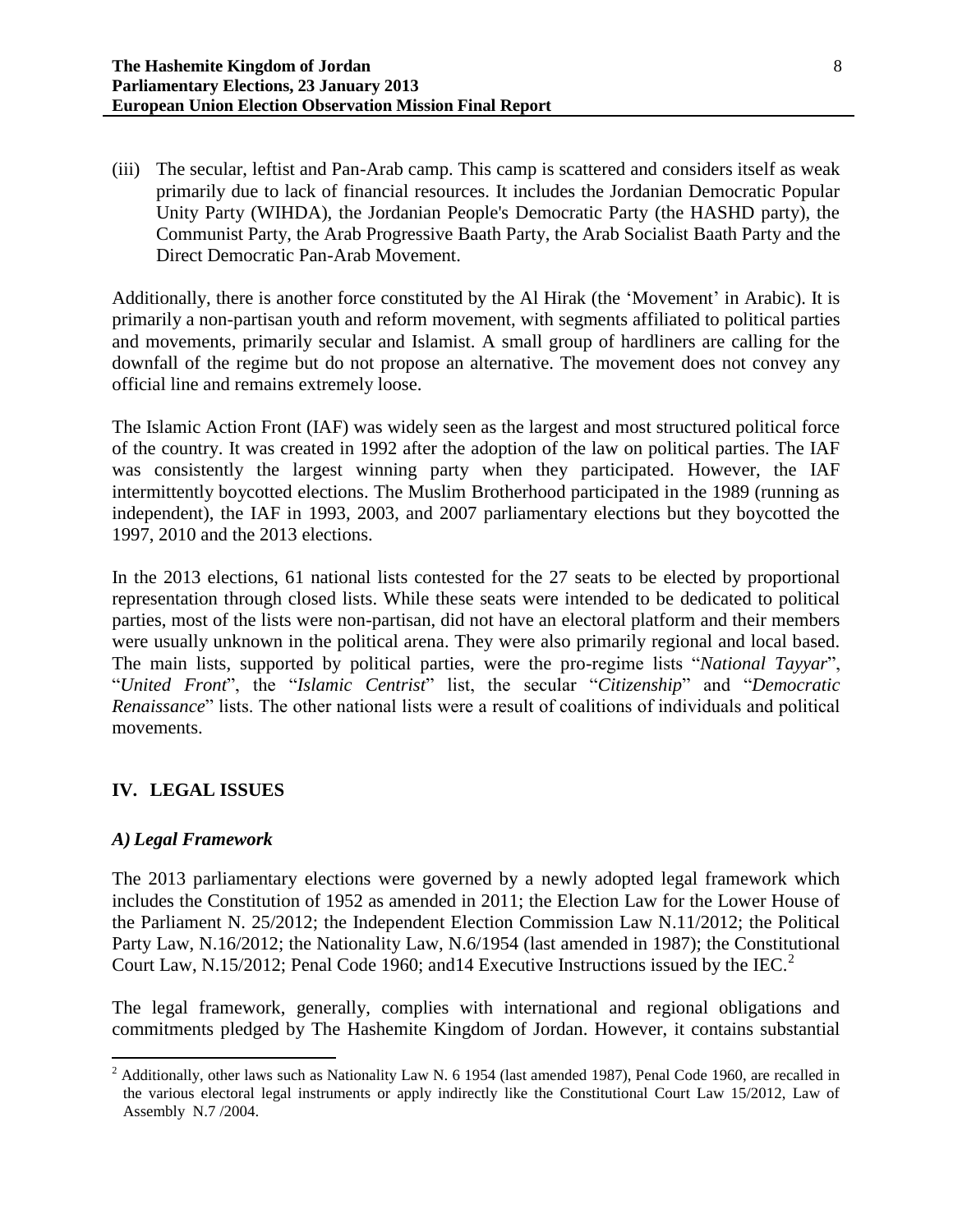gaps and deficiencies which undermine the protection of universally accepted principles such as the equality of votes and the universality of suffrage. The adoption of the new Election Law by the National Assembly, upholding the certainty<sup>3</sup> of law, and the establishment of an independent election management body signify an improvement and a start for further legal reforms.

The Independent Election Commission has been established by a constitutional provision and enjoys financial and administrative independence. Financial independence is secured by an independent budget and by the presence of an administrative body appointed by the Board of Commissioners and endorsed by a Royal Decree. The institutional independence could be challenged by provisions in the Election Law and IEC Law according to which both laws should be implemented by the Council of Ministers and provisions for a concurrent regulatory power of the Independent Election Commission and Council of Ministers in issuing instructions and regulations related to the implementation of these electoral laws. The Council of Minister has issued regulations on administration, finance, procurement and infrastructure according to the IEC Law thus not relinquishing this power to the Independent Election Commission.

Noteworthy is the effort of the Independent Election Commission to complement the missing procedures by adopting a number of Executive Instructions or by broadly interpreting the provisions of the Election Law as stated in Article 69 B EL and Article 27 IEC Law. However, an important Executive Instruction specifically regulated by Article 12 IEC Law on vote tabulation and relative objections was issued only on the 21 January; a few days before the elections thus leaving little time for understanding and implementing important steps in the electoral process.

Electoral offences are defined by Articles 60 to 65 of the Election Law, generally providing severe penalties against violations, including imprisonment. Other national laws are applicable in case they provide harsher penalties for the same cases. False assertion of illiteracy is an offence according to the Election Law and punishable with imprisonment and the 'archaic' provision of hard labour described by Art. 18 of the Penal Code but reportedly not implemented. In past elections it was a widespread practice for literate voters to claim illiteracy so they could be accompanied in the polling stations in order to provide evidence how they voted. This provision has become redundant with the adoption of the current polling procedures. Punishable with imprisonment are also offences committed by polling staff members should they not display the open boxes in front of candidates or representatives prior to the start of voting and should they do not read out correctly the content of the ballot papers during counting. These provisions are unusual and derive from past experiences when polling staff allegedly stuffed the ballot boxes prior to opening and misread the voter's choice in front of the accredited agents in the polling stations.

Vote buying in all its contents (sum of money, gifts, loans, benefits, services) and modalities (promising, offering, and receiving) and forms (directly and indirectly) it is considered an offence and is punished with hard labour between three to seven years. However, a special

 $\overline{\phantom{a}}$ 

<sup>&</sup>lt;sup>3</sup> Previous electoral exercises were only based on governmental 'provisional laws' according to Article 94 of the Constitution.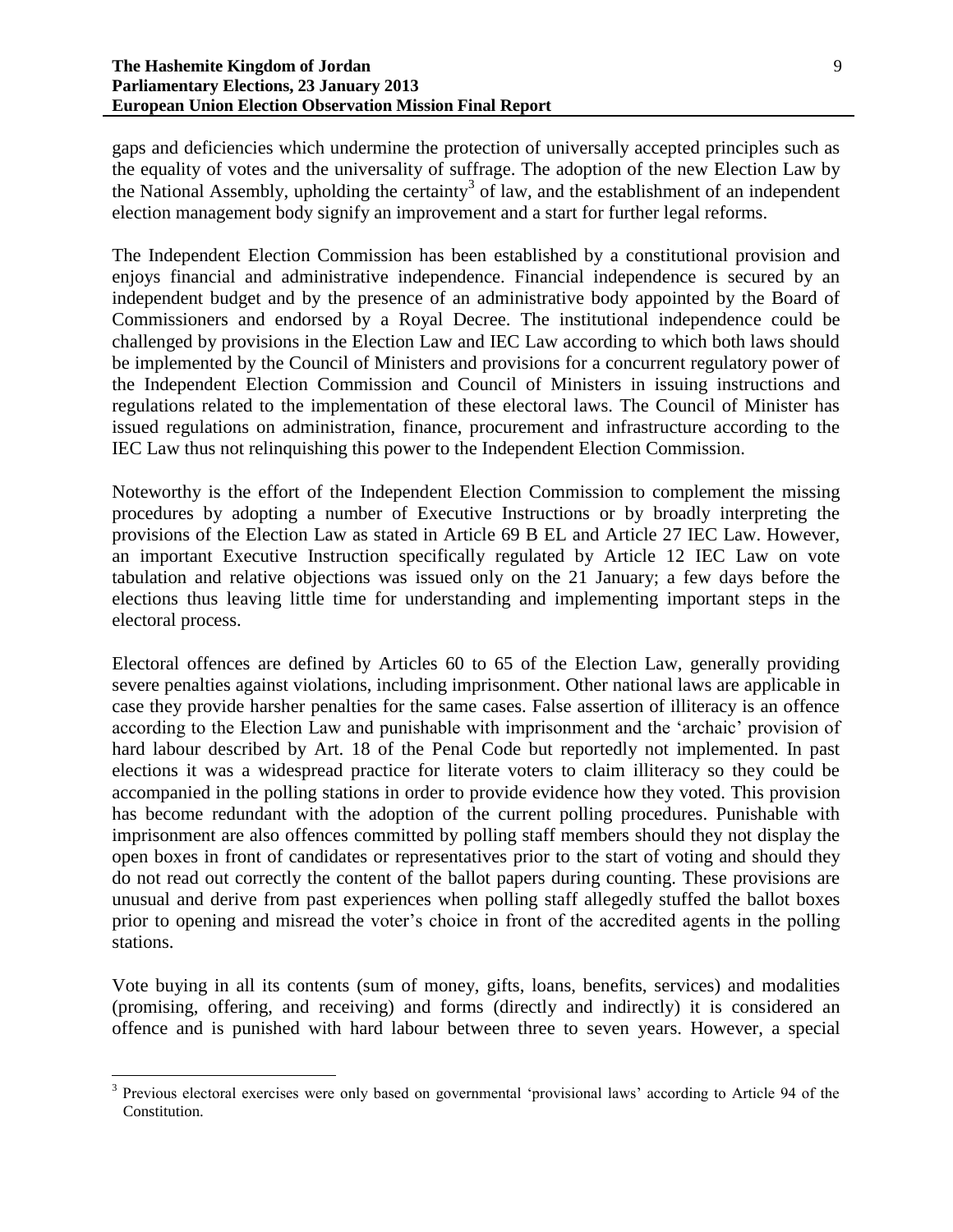judicial procedure should be regulated to enable prompt resolution of those cases to be solved before the completion of the election process.

# *B) Universal and Regional Instruments*

Jordan has signed and ratified the major international human rights instruments that constitute the basis of normative entitlements for legitimate elections. These international instruments include the Universal Declaration of Human Rights (UDHR); the International Covenant on Civil and Political Rights (ICCPR); the International Covenant on Economic, Social and Cultural Rights (ICESCR); the International Convention on the Elimination of All Forms of Racial Discrimination (ICERD). In addition, Jordan has signed and ratified the Convention on the Elimination of All Forms of Discrimination against Women (CEDAW) in 1992 with reservations regarding equal rights in matters of nationality, freedom of movement, and marriage, the Convention on the Rights of the Child (CRC) in 1991, with reservations concerning adoption and freedom of choice of religion, the Convention against Torture and Other Cruel, Inhuman or Degrading Treatment or Punishment (CAT) in 1991 and the Convention on the Rights of Persons with Disabilities (CRPD) in 2008.With regard to regional instruments Jordan has signed and ratified the Arab Charter on Human Rights.

Jordan is also a member of the Inter-Parliamentary Union (IPU) and therefore the IPU Declaration on Criteria for Free and Fair Elections was therefore applicable for the 2013 elections.

## *C) Government System*

The Hashemite Kingdom of Jordan is a constitutional Monarchy with a strong executive vested in the King and the Council of Ministers and a feeble Parliament. The Parliament consists of an Upper House, the Senate, which members are appointed by the King and an elected Lower House, the House of Representatives. The members of both houses hold office for a four year term. The number of seats in the Senate should not exceed 50 per cent of the number of seats in the House of Representatives according to the Constitution. There are 150 in the House of Representatives. Draft laws shall be sent to each house for approval by the Prime Minister and then presented to the King for ratification. The King can return the law within six months with a statement containing the reasons for the non-ratification. If the law is returned and is approved again by the two Houses with a qualified majority of two-third of the members of each House then the law is considered effective and ratified.

The Government, composed of the Prime Minister and the Council of Ministers, is appointed by the King. <sup>4</sup> The Council of Ministers must request a vote of confidence within a month from the

l <sup>4</sup> The King has publicly pledged the piloting of a parliamentary government system that will require several parliamentary cycles to properly evolve in conjunction with the evolution of political parties in the country. Accordingly, the selection of the Prime Minister will be based on consultation with the majority coalition of Parliamentary blocs emerging from the new Parliament or the overall parliamentary blocs to form the new parliamentary government which will still have to obtain parliament's vote of confidence. As political parties would evolve over parliamentary cycle, he stated, the parliamentary blocs will be based on political parties. The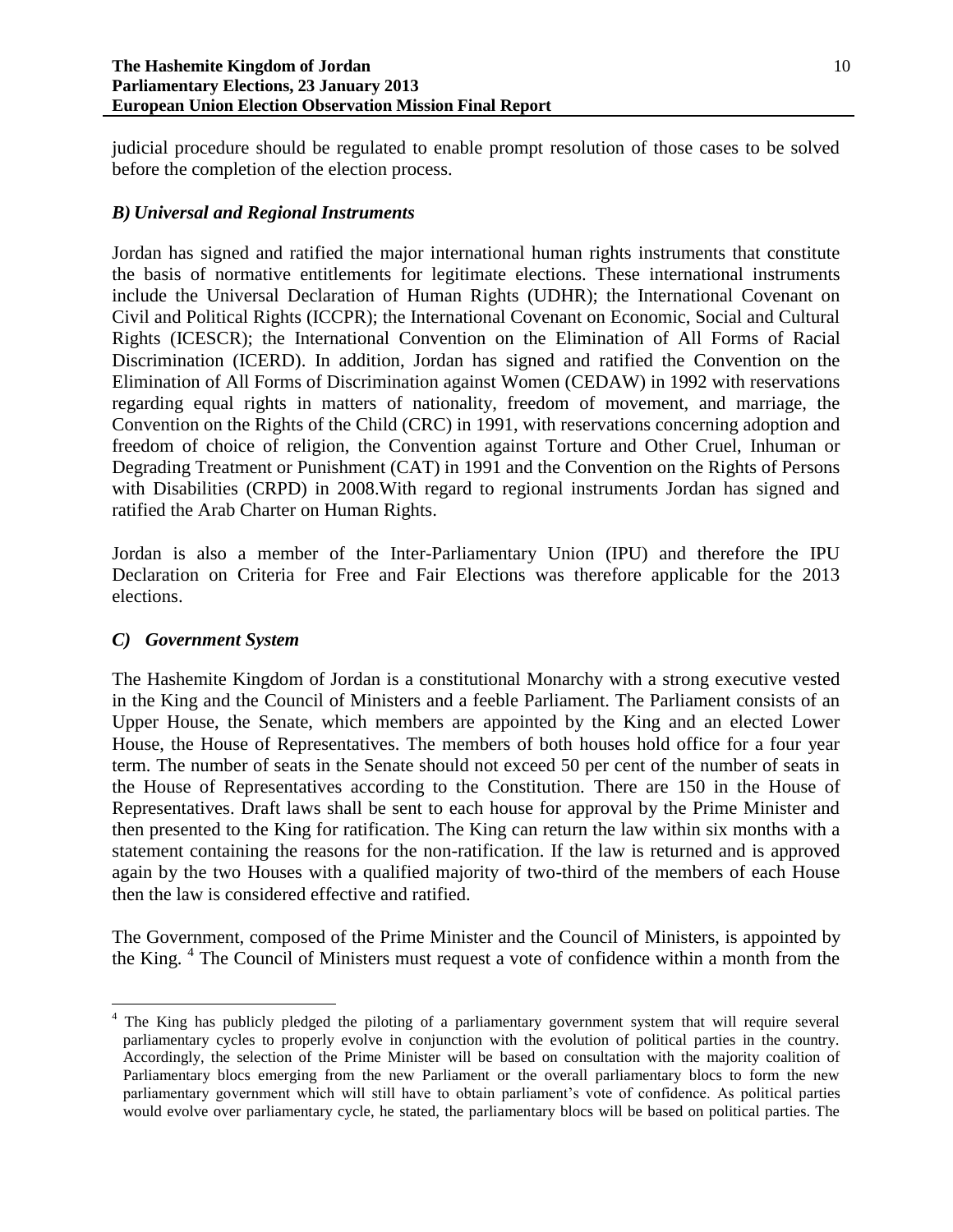appointment. The confidence is obtained with the absolute majority of the members of the lower house. The recent constitutional amendments introduced provisions limiting the executive power vis-à-vis-the Parliament in particular on the vote of confidence obtained requiring an absolute majority of the House of Representatives. The amended Constitution also provides for a motion of no confidence which is adopted by an absolute majority of the House of Representatives.

## *D)Delimitation of constituency boundaries*

The legal framework contains substantial gaps and deficiencies which undermine the protection of the universally accepted principle of equality of votes. Provisions for constituency delimitation including competence, criteria and periodicity and the number of seats for each constituency were not included in the new legal framework. For the purpose of these elections, the previous constituency delimitation was re-applied and annexed to the Election Law without the due revision reflecting population movement and seriously undermined the equality of the vote between urban and rural voters. Large discrepancies have been identified between the size of constituencies. For example there is the single-seat constituency in Ma'an 2 with 6.733 registered voters and the single-seat constituency in Irbid 7 with 48.701 registered voters. In Amman 2 and in Balqa 1 constituencies 187.408 and 89.972 registered voters respectively are represented equally by five seats. Worthy to mention that in Balqa 1 constituency there is additionally a quota of two seats reserved for the Christians.

## *E) Electoral System*

 $\overline{\phantom{a}}$ 

The newly adopted Election Law introduced a mixed electoral system of a single-nontransferable-vote system and a proportional closed-list system. The House of Representatives is composed of 150 seats. Through the 'single non-transferable vote' (SNTV) electoral system 108 seats were elected in 45 local (multi or single-seat<sup>5</sup>) constituencies. Among those 108 seats, nine seats were reserved for Christians and three for Circassia/ Chechens. In addition, citizens belonging to Bedouin families are entitled to stand and vote for nine seats in three non- territorial constituencies (North, Centre and South of the country). In addition to the 108 seats, 15 seats were reserved to women candidates who obtained the highest percentage of valid votes in the respective local constituencies, corresponding to one seat in each of the 12 governorates and one in each of the three Bedouin non- territorial constituencies. The Election Law has introduced, for the first time, a national constituency of 27 seats to be elected by proportional representation through closed lists of political parties, coalitions and alliances of candidates. Whilst the SNTV system and the quotas for women and for ethnic and religious groups were incorporated in previous elections, the introduction of the proportional closed-list system was an innovation compared with Jordan's previous electoral cycles.

The current mixed electoral system was contested by different political parties, outgoing legislators and civil society activists.

pledge of the King is not based on any constitutional provision as Articles 35 to 37 of the Constitution remain unchanged.

<sup>&</sup>lt;sup>5</sup> 18 constituencies have only one seat, essentially turning SNTV into a 'first past the post' contest.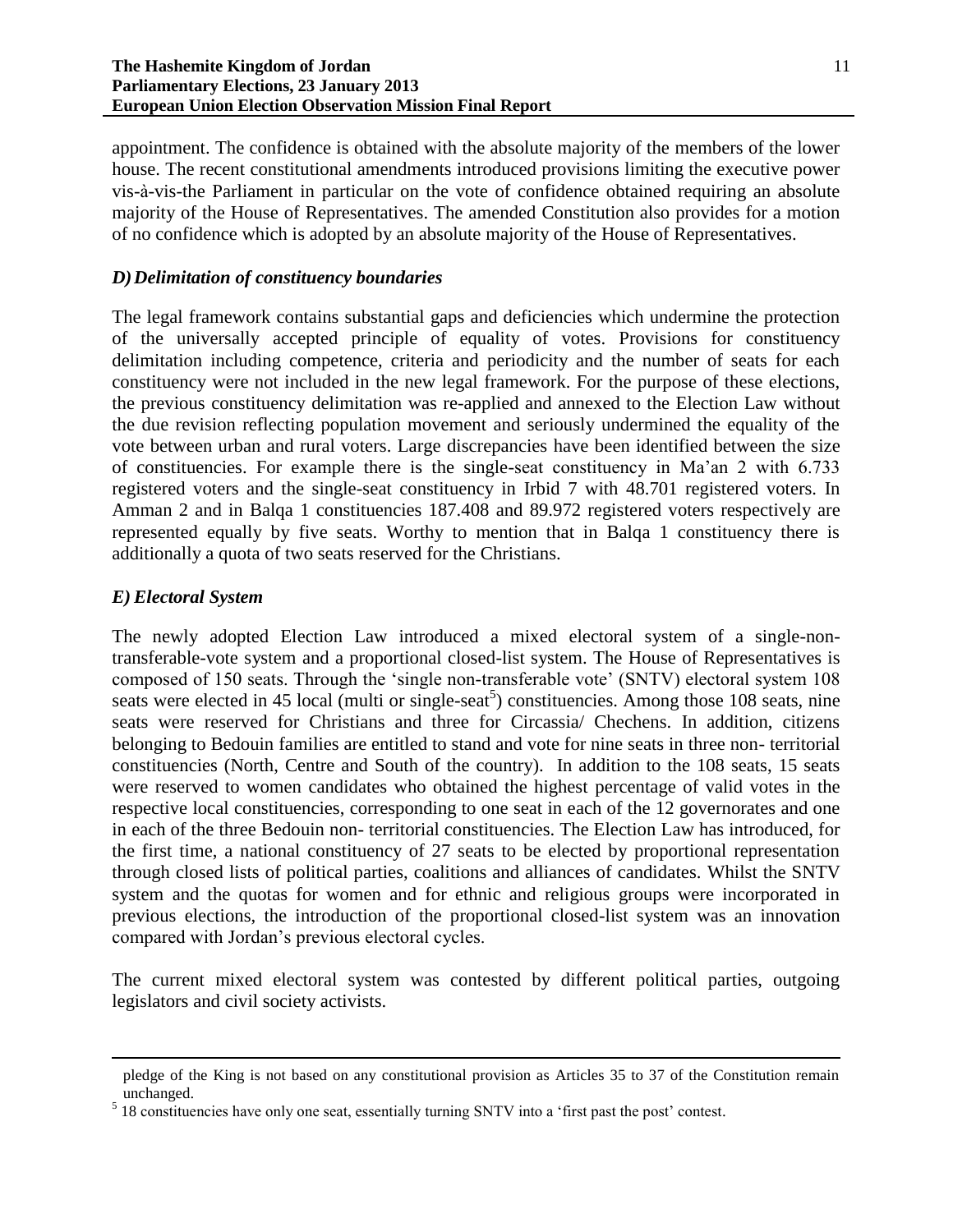# **V. ELECTION ADMINISTRATION**

### *A) Election Management Bodies*

The election administration is based on a three-tier structure. The Independent Election Commission is a newly established body under the new Election Law  $(2012)$ ,  $\delta$  and is mandated by law with the supervision and administration of all phases of parliamentary elections as well as the supervision of other elections, if called for by the Cabinet of Ministers. The Board of Commissioners supported by a multi-departmental Secretariat, headed by its Secretary General and his Deputy, was composed by five Commissioners and chaired by a former Minister of Foreign Affairs and Ambassador, who enjoyed high public confidence in terms of impartiality, commitment to the rule of law and resistance to any means of favoritism.

The second tier of the election management body was defined by a total of 45 District Election Committees (DECs), which were established one in each of the 45 local constituencies.<sup>7</sup> The District Election Committees were mandated to pre-select and assure training for polling and counting officials, to handle procurement, to supervise the Polling and Counting Committees, to receive the sensitive election material after polling station results had been established and to receive complaints on the local constituency election results. A total of 4.069 Polling and Counting Committees (PCCs) were established for election day. Some 34,500 polling station staff members were recruited, trained and deployed on election day.

The Independent Election Commission has no institutional representation at governorate level and has no permanent staff at district level. The recruitment and selection process for committee members (DECs, PCCs and Special Committees<sup>8</sup>) was hardly transparent and the names of the Special Committees members were disclosed at a very late stage. All heads of DEC were public employees, who in most cases continued to perform in their dual capacities, which might stimulate conflict of interests,<sup>9</sup> immense work load and a public perception that elections were prepared for and conducted rather by 'the government' than by a truly independent election commission and its heads of district election committees.

In an effort to increase its efficiency, the Independent Election recruited more than 100 'campaign field monitors' to follow the campaigning of the contestants, some 3.000 technical and administrative liaison officers for the polling centers and more than 4.000 volunteers,

 $\frac{1}{6}$  All previous elections were held under the auspice of the Ministry of Interior. A Royal Decree of 6 May 2012 appointed the Board of Commissioners, followed by the opening of the IEC Secretariat on 12 May 2012.

<sup>7</sup> 42 of such electoral districts were divided territorial amongst the 12 governorates, whilst the three constituencies (Al-Badias) for the Bedouins were rather regional. The Northern Al-Badia incorporated the governorates of Irbid, Jarash, Aljoun and Mafraq; the Central Al-Badia covered the Amman, Zarqa, Balqa and Madaba governorates and the Southern Al-Badia included Karak, Tafileh, Ma'an and Aqaba.

<sup>8</sup> There is one for the review of candidate applications and one Special Committee to establish preliminary national constituency results and to allot seats to national lists and the 15 reserved quota seats from woman candidates.

<sup>9</sup> In this regard, four out of 45 DECs were headed by district governors (Irbid/ Al Ramtha, Irbid/ Bani Kenana, Balqa/ Southern Shounah and Karak/ Faqou) and one by the deputy district governor in Jerash/Qasaba. The Head of the DEC for the Central Bedouin district is the provincial governor of Jeezah and the one for the Southern Bedouin District a retired governor.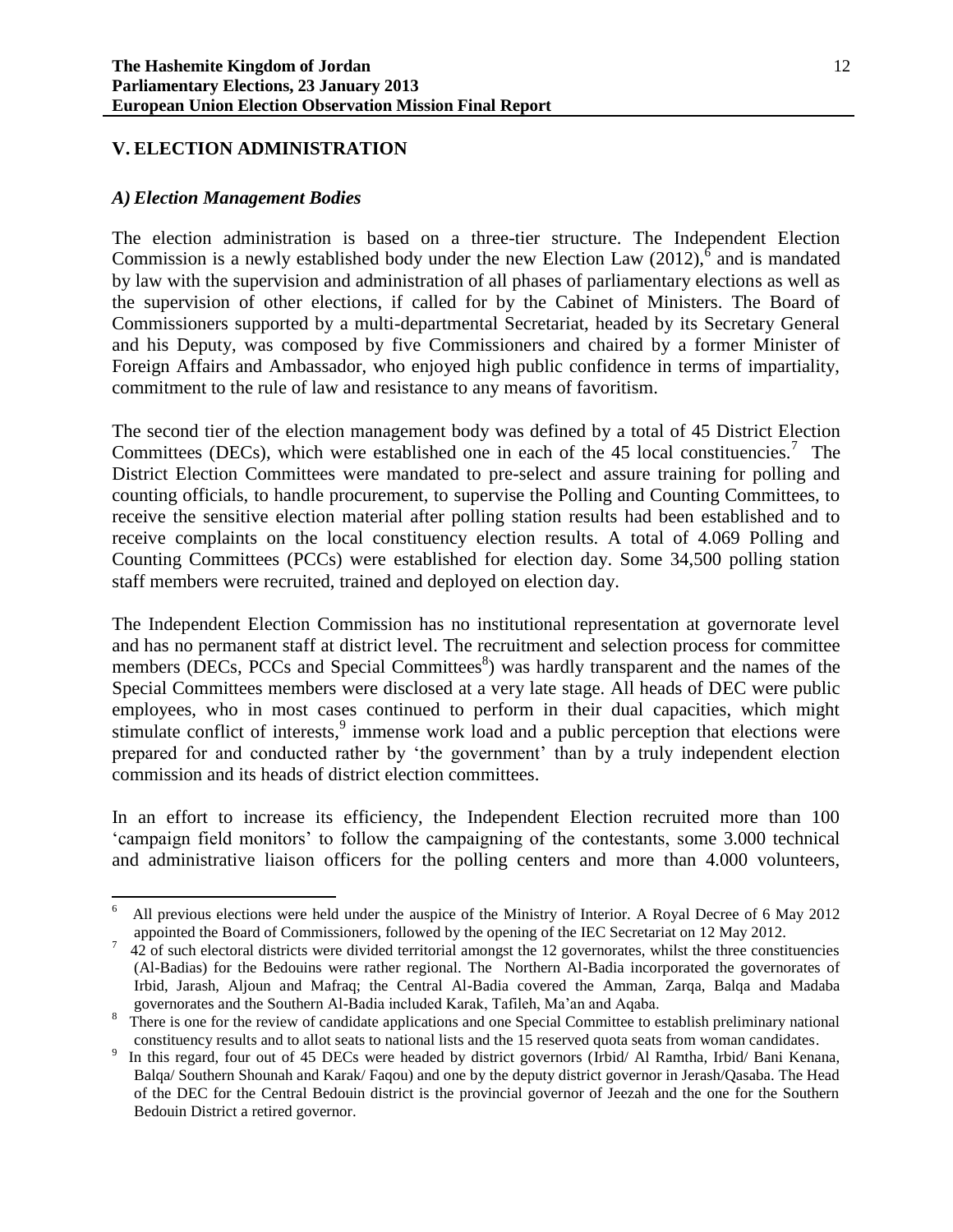providing the electorate will last minute information on where and how to vote. Although the mobilization of such civil forces was welcomed, no ruling regulations or terms of references were established, outlining the executive mandate, rights and obligations of these officials, replicating for instance some public confusion over the enforcement mandate of those field monitors who identify or witness illegal campaigning or electoral offences and crimes.<sup>10</sup>

# *B) Election Preparations*

The newly established Independent Election Commission has made significant efforts to perform its mission in a transparent and impartial manner. Technical preparations were effectively accomplished within the operational and legal deadlines. A number of safeguard measures were introduced enhancing the public confidence in the process. However, the lack of a publicly available consolidated electoral calendar did not allow stakeholders to assess the stage by stage status of preparations. Election materials were timely distributed at the District Election Committees and further to the polling stations. For the first time, printed ballot papers including the names of the contestants with high standard security features were produced as well as the use of indelible ink. Domestic and international observers were invited to observe the printing of ballot papers, adding to the transparency of the process.

The cascade-training of polling staff had been well prepared and been in time. EU EOM observers observed a number of trainings conducted throughout the country and assessed the general procedural knowledge of trainers and trainees as positive, although the IEC 'Manual for Counting and Polling Procedures' incorporated some inconsistencies and procedural loopholes. The observed trainings were well organized and well conducted in an interactive manner. Nonetheless the training was already provided one month prior to polling day and the envisioned refreshment workshop foreseen for all officials before polling day had not been realized. Instead late instructions and interpretation of the rules and procedures on polling and counting were delivered mainly to the Head of the PCCs only. $^{11}$ 

Electoral stakeholders expressed until polling day their positive assessment of the Independent Election Commission with regard to its impartial policy and general accessibility and transparency. But the Independent Election Commission gradually lost some of the confidence, mainly due to its increasingly selective response to campaign malpractices, incoherent accessibility provided to the tabulation of national constituency results and related re-tabulations and finally to its increasingly late policy-making and discerning information policy.

 $\overline{\phantom{a}}$ In this regard EU EOM took notice of a considerable variety of IEC and DEC responses to unlawful election campaigning. In some governorates, like Irbid, the IEC field monitors redirected their findings to the police, the respective administrative judge or the IEC Secretariat, whilst others like in Ajoun, informed the DEC, which then requested from the governor to communicate to the responsible candidate. In Jerash, the DEC asks the municipal administration or the governorate office of the Ministry of Public Works to respond correctively, whilst in Zarqa the staff members of the district election committees remove unlawful election campaign material by themselves.

 $11$  In consequence, the accuracy of the consolidation and results forms filled by the polling and counting committees was limited, leveling the ground for considerable challenges for district and national tabulation exercises conducted by the DECs and the IEC's Special Committee.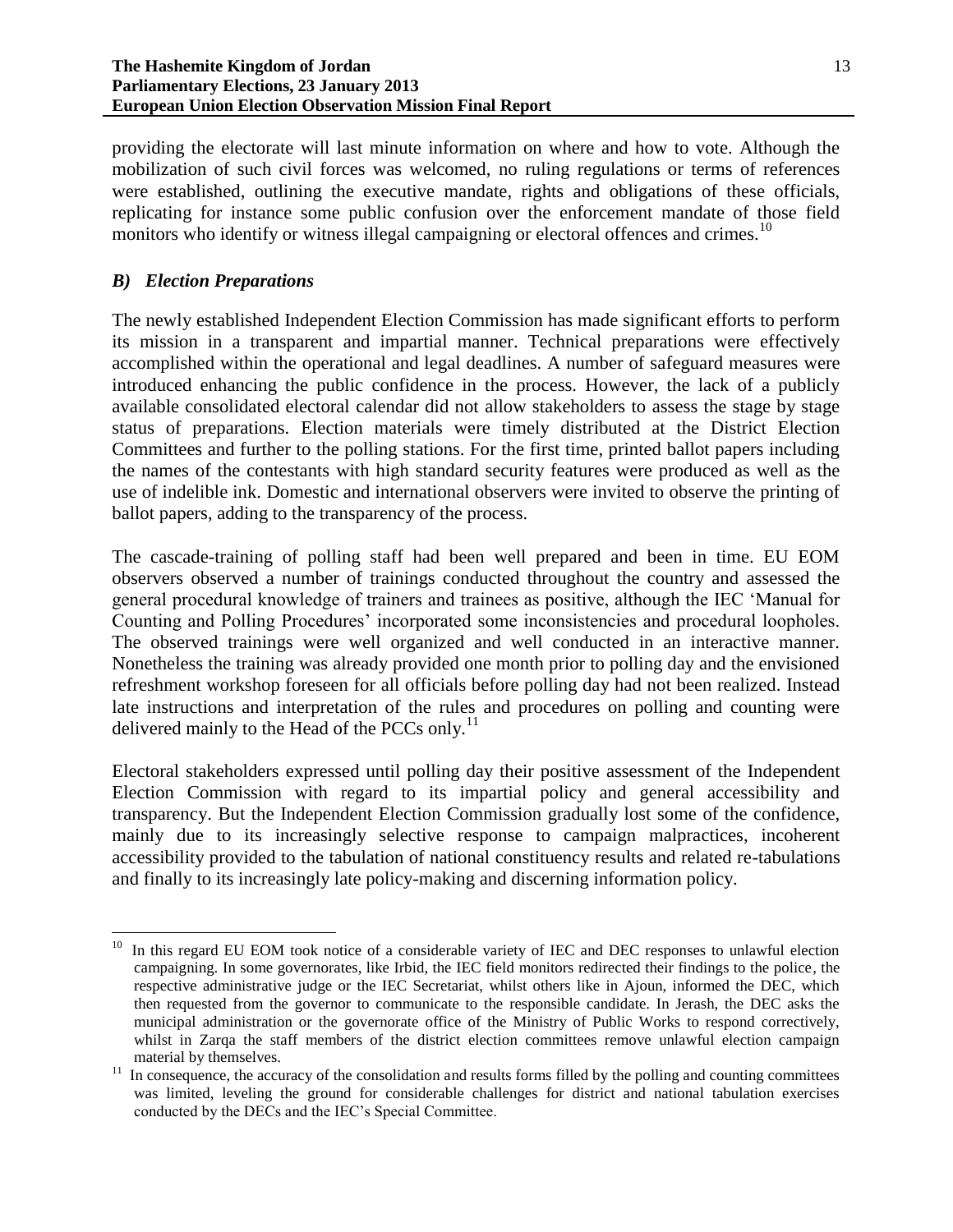# *C) Voter Education*

The Election Law does not foresee an explicit mandate for the Independent Election Commission to take on responsibility for voter education. Overall, voter education was a decisive element in the preparation and conduct of these elections; largely due to first-time establishment of an Independent Election Commission, the introduction of a mixed electoral system, which incorporates proportional representation through a national constituency, the issuance of voter cards, and the new concept of pre-designed ballot papers. In the absence of a national voter education policy, the Independent Election Commission produced, displayed and disseminated numerous print products and broadcasted TV and radio spots; whilst civil society organisations mainly focused on outreach activities on district and municipality level. All these efforts were however limited and scattered. EU EOM noticed diverse and sometimes inconsistent, overlapping and diverse voter education activities by various electoral stakeholders.

# **VI. VOTER REGISTRATION**

# *A) Right to Vote*

A person has the right to vote if he/she is a citizen of The Hashemite Kingdom of Jordan and has attained the age of eighteen years. The Election Law suspends the right to vote to the members of the armed forces, general intelligence, public security, gendarmerie and civil defense while in active service. Further, it denies the right to vote to persons declared bankrupt, retarded insane or interdicted. Additionally, there was no provision for proxy voting; voting abroad; voting of prisoners; and persons in pre-trial detention. The universality of the right to vote was curtailed by the exclusion of large groups such as the members of the armed forces, general intelligence, public security, gendarmerie and civil defense while in active service and is against international commitments and the principal of universal suffrage enshrined in Article 25 of the International Covenant on Civil and Political Rights. Some 220.000 officers and employees of the state security apparatus were excluded from the right to vote including civil defense, fire fighters and other civilian disaster management staff. In addition, the suspension of the right to vote to persons in pre-trial detention is in contradiction with international commitments and the principal of presumption of innocence.<sup>12</sup>

## *B) Registration of Voters*

The final voter list was, compiled on the basis of a completely new voter registration exercise since 1989, included 2.272.182 voters (51.8 per cent are women and 48.2 per cent men). It was published by the Independent Election Commission on 22 December 2012. Some 71 per cent of the eligible voters were registered during this exercise. In comparison to the preliminary voter list, 5.004 initially registered voters were removed from and 109 eligible citizens were added to the list, due to the decisions of challenges and appeals process. Voter registration started on 7

 $\overline{a}$ <sup>12</sup> Art. 11 Universal Declaration of Human Rights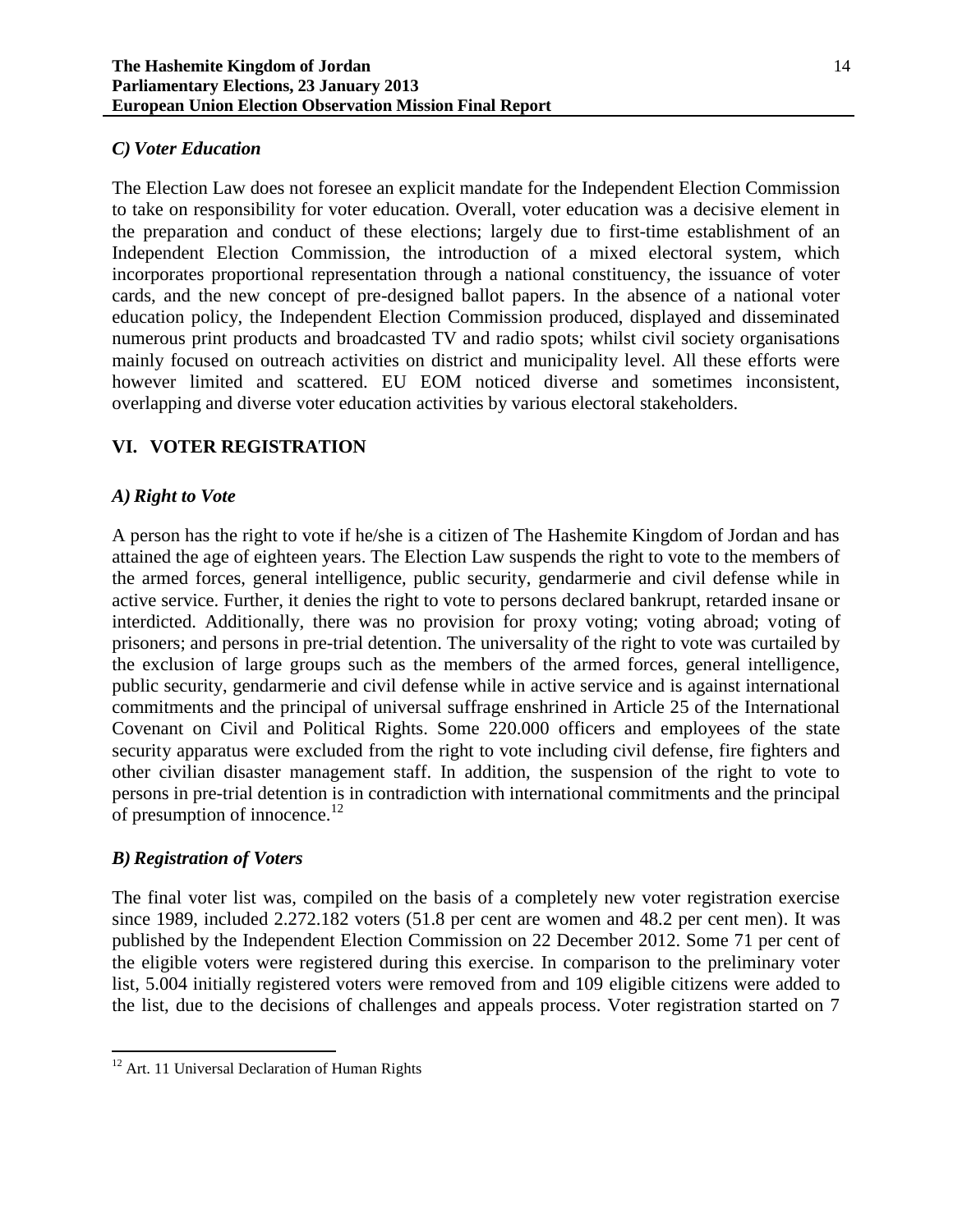August 2012 and after two extensions in view of the perceived low turnout concluded on 15 October 2012.

Most political stakeholders challenged and questioned the accuracy of the final voter list largely due to the extensive use of proxy registration. Domestic observer coalitions had repeatedly stated their disapproval of the extensive proxy voter registration. The abuse of proxy registration legal provisions resulted not only in the registration of eligible citizens against their knowledge or even will, but also in the highly disputed malpractice of possession of multiple voter cards on behalf of others. A rigid implementation of the legal provisions of proxy registration for family relatives of first kind only and only through submission of national ID cards and not of family books or even without any documentation would have contributed to a broad confidence in the integrity of the voter register. To a positive note, the issuance for the first time of single-use voter cards with safety features of high quality was introduced as an additional preventive measure against multiple voting and impersonation.

The effort made by the Independent Election Commission was positive and went in the right direction. However, the Independent Election Commission lacked ownership over the voter registration process as it was not involved in recruiting, training and direct supervision of voter registration officers.

# **VII. CANDIDATE AND NATIONAL LIST REGISTRATION**

The requirements for candidacy for the House of Representatives are stipulated in the Election Law containing a detailed list of requirements, prohibition and incompatibility largely in line with international commitments. To qualify as a candidate a person should have Jordanian citizenship for at least ten years; no dual citizenship; age of 30 years; not being declared bankrupt and not been rehabilitated; not being interdicted; not being sentenced and imprisoned for a period of more than one year for non-political crimes and not been pardoned; not being retarded or insane; not being relative of the King according to special law; not being under contract with the government or public institutions or companies owned or controlled by the state, except for land, property and shareholding in a company owned by more than ten persons; and must be registered in the final voter list. Ministers, staff of regional and international organisations, the Mayor of Amman, Amman municipal council members and their staff, Chairman, members and staff of municipal councils cannot apply for candidacy unless they resign at least sixty days before the start of candidate registration period.

The three-day period of submitting nomination applications for candidacy either for the local constituency or the national constituency began on 22 December 2012. Applications for local constituencies were submitted to the respective District Election Committee (DEC), which forwarded these to the IEC's Special Committee for review. National lists' applications were submitted directly to the IEC. Applicants for candidacy were required to pay 500 Jordanian Dinars (equivalent to 535 EUR) as a non-refundable deposit to the treasury. The IEC accepted applications from a total of 1.528 candidates. Of which 829 were enlisted in the national list for the general constituency election, including 86 women. For the local constituency election, 699 applications were accepted from the 45 District Election Committees, including those from 129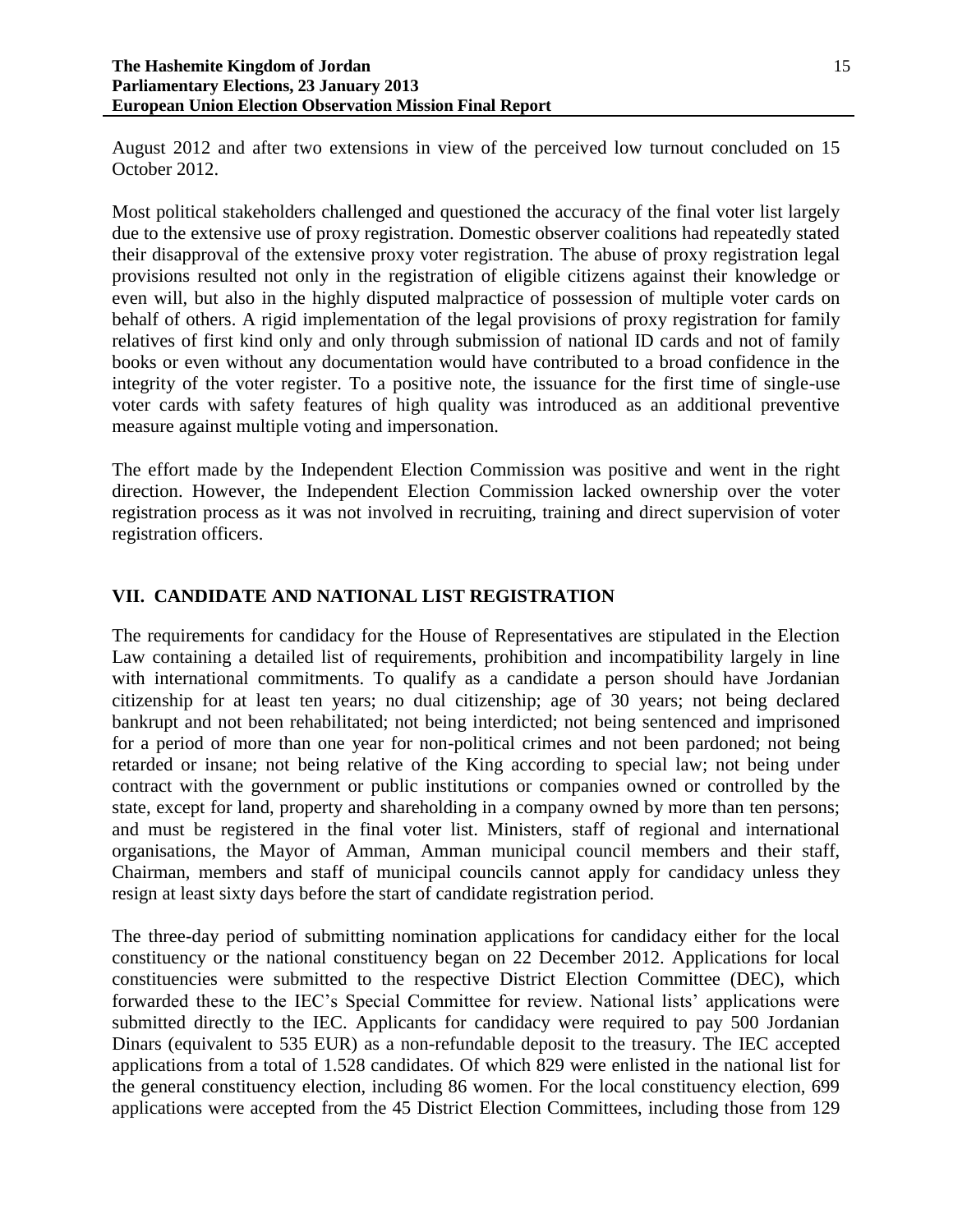#### **The Hashemite Kingdom of Jordan Parliamentary Elections, 23 January 2013 European Union Election Observation Mission Final Report**

women candidates. A total of 118 candidates withdrew (93 for the local constituencies and 25for the national list including 12 women). The final number of contestants for the 2013 legislative elections were known and the final preparation for ballot paper design and printing started after the deadline for withdrawals for the national lists (8 January 2013) and local constituency candidates (13 January 2013).

# **VIII. ELECTION CAMPAIGN**

Campaign is regulated in the Election Law (art. 21 to 25). The constitutional rights of freedom of assembly, freedom of expression and movement were enjoyed by all contestants during the campaign period. Campaign officially commenced with the start of the registration of candidates' period on 22 December 2012 and ended on 22 January 2013 at midnight. As of the first day of registration on 22 December 2012, registered candidates' billboards started to appear in the streets of Amman and online banderols on several news websites. There were nevertheless few cases of early campaigning in Amman brought to the attention of the Independent Election Commission.

Generally, campaign was not very competitive despite the high number of candidates and national lists contesting - largely due to tribal alliances, clan affiliations and/or family ties, uneven financial resources amongst the contestants and the non-participation of some opposition forces in the process. Throughout the country, campaign was low key and overall calm, mainly concentrated in large urban areas and mostly visible through posters and banners, door-to-door activities, and gatherings in campaign tents. Few debates on the elections and programs for reforms amongst candidates and national lists were organized. Social media did not play a pertinent role during the campaign. The lack of intensity and substantive content in the messages reflected disconnection with the socio-economic situation in the country as well as a generation gap between the candidates and the voters, most of whom being in their twenties. The second week of the campaign was affected by harsh weather conditions.

Over the campaign period, there were recurrent small-scale protests every Friday calling for reforms and boycott of the elections. A demonstration called "Friday of Popular Legitimacy" in Amman was called for by the non-participating/boycotting forces (Al Hirak, Democratic Unity Party, the Muslim Brotherhood and other forces) on 18 January 2013. It was announced to be the largest demonstration in Jordan since the beginning of the Arab Spring but fell short from the expectations of the organizers. Dominated by the Muslim Brotherhood, it only succeeded in gathering 1.500 people.

Several cases of extensive use of political money, vote buying and other fraud attempts marked the campaign period. Suspects, including candidates, had been detained and interrogated under order of Public Prosecutors in Amman, Mafraq, Balqa and Madaba allegedly involved in forging or withholding voter cards, offering money to voters and "donations" to clubs and associations. All were finally released on bail while court decisions are still pending. Domestic observer coalitions accused the Independent Election Commission of not taking immediate or even actions to cases reported to it and referral them to the Courts.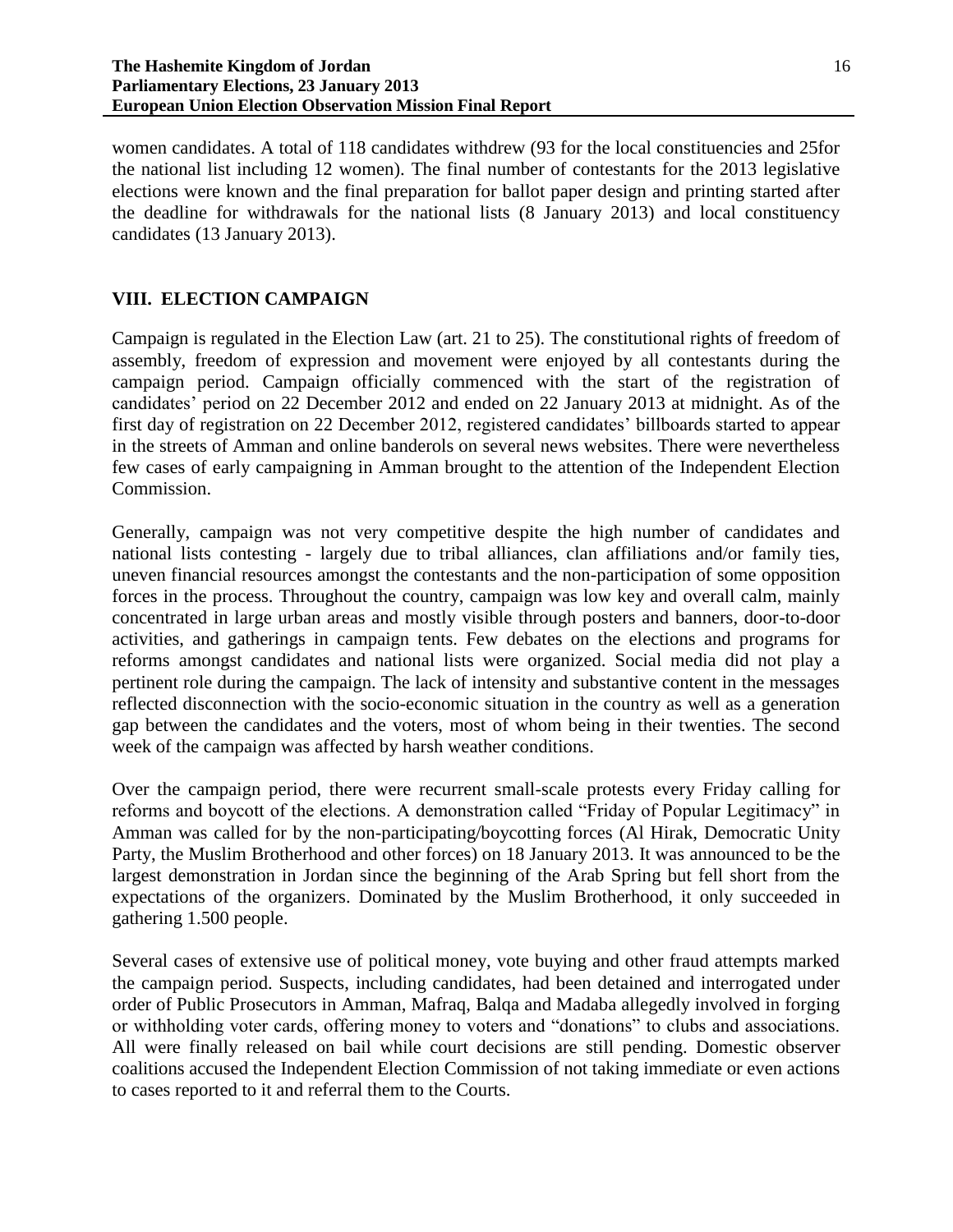Few isolated incidents including burning of campaign vehicles and tents and an alleged candidate assault in Irbid, Mafraq, Zarqa were reported. As of writing, these incidents are still under investigation.

The Election Law and all relevant legislation for elections do not regulate campaign finance. The newly enacted Political Party Law lacks the limits for campaign expenditure creating an uneven playing field among different candidates with women being the most affected. In addition, the decision of municipalities to request a refundable compulsory deposit up to 4000 JD for campaign material removal after elections did not favor candidates and national lists with limited financial resources. Three<sup>13</sup> out of 61 national lists and 93 local constituency candidates did not disclose their financial expenses. The Election Law does not foresee any sanctions against lists and candidates, which did not disclose their campaign expenses.

# **IX. THE MEDIA**

 $\overline{\phantom{a}}$ 

## *A) Media Environment*

Despite an increase in numbers and diversity of media outlets in Jordan in recent years, several factors such as a rigid regulatory framework as well as self-censorship and at times feeble professional journalistic ethics curtail their capacity to become a reliable source of information and to provide a platform for a lively public debate.

The state owned media include a public broadcaster composed by two radio stations and one TV channel, *Jordan TV*, the daily newspapers *Al Rai* and *Addustour*, and the only daily newspaper in English, *The Jordan Times*.<sup>14</sup> State owned media play a major role as official media in line with government position rather than fulfilling the duty of an independent public service.

The private broadcast sector has been developed in the last ten years, after the Audio-Visual Media Law (2002) opened up the sector to privately-owned companies. Currently, 40 TV channels are licensed but only seven are based in Jordan and owned by Jordanian citizens, while the remaining are owned by Arabic investments in Jordan and broadcast programs from Jordan and the Arab region. The great majority of the 28 licensed private radio stations and TV channels are mainly entertainment based and do not provide the public with consistent and valuable informative content. All TV channels broadcast via satellite. Satellite kits are affordable for the vast majority of the population. Privately owned print media offer a diverse scene with newspapers aligned alongside different political and editorial lines.

<sup>13</sup> Those lists are: Al-Jabha Al-Muwahada (the United Front), Al-Shaab (the People) and Al-Salt Al-Watania (National Salt).

<sup>14</sup> State-owned newspapers have a distribution of 90,000 copies daily for *Al Ra*i, 80,000 for *Addustour* (the highest circulation in the country) and 10,000 for *The Jordan Times*.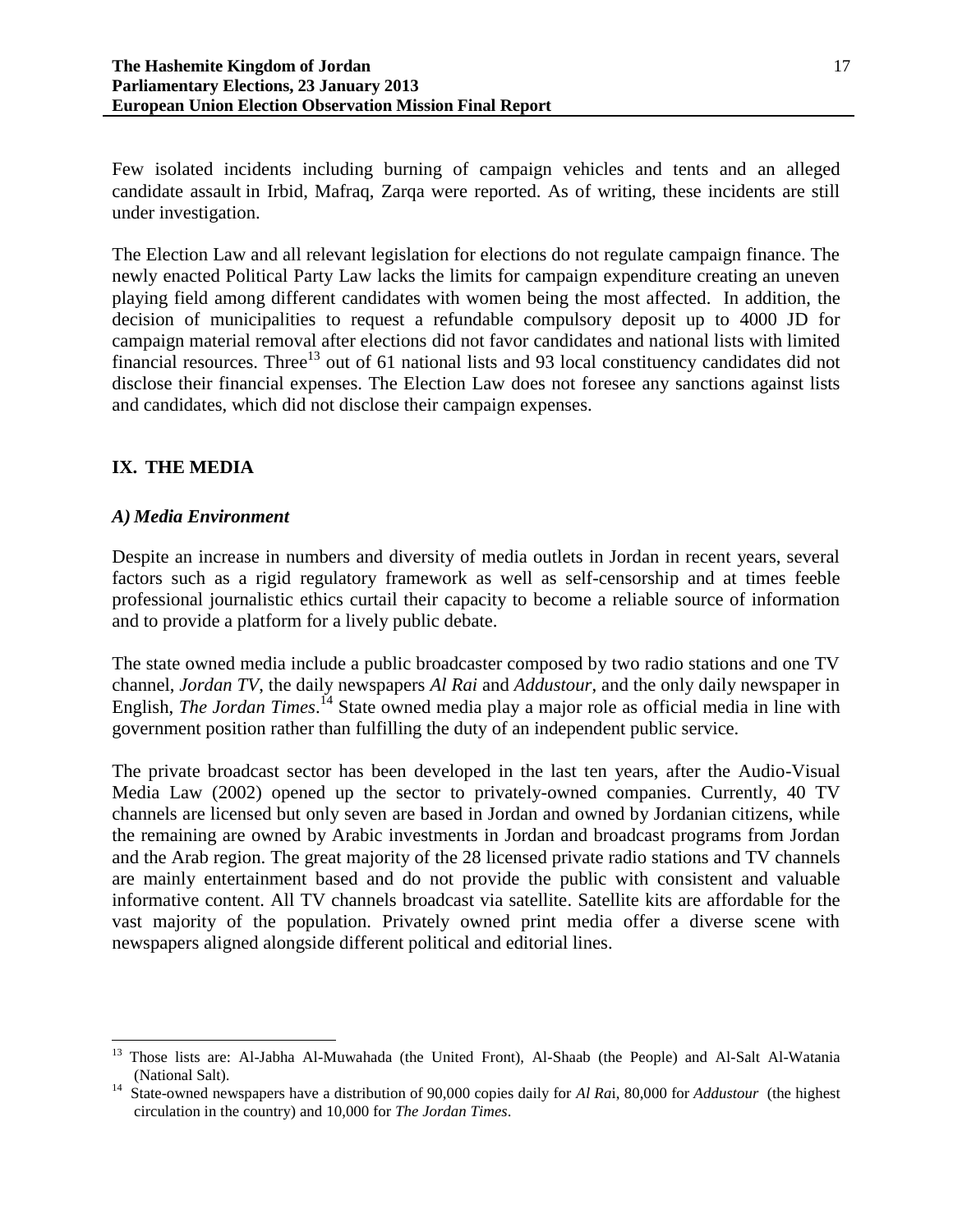#### **The Hashemite Kingdom of Jordan Parliamentary Elections, 23 January 2013 European Union Election Observation Mission Final Report**

The country's high penetration enabled a flourishing of online news media and led to a vibrant online media scene.<sup>15</sup> News websites are playing an important role towards citizens' information and foster the public debate. However a number of them are often not supported by adequate professionalism and journalism ethics. Social media platforms are also freely accessible and very popular.

# *Freedom of expression and media professional working conditions*

In spite of Jordan being signatory of a number of international treaties protecting, *inter alia*, freedom of expression and speech, various obstacles hinder free expression and the work of journalists. Several interlocutors met by the EU EOM confirmed that soft–containment measures by national security agencies towards media outlets and journalists are still applied. Selfcensorship is widely practiced and journalists rarely cross red lines, particularly concerning issues that could be perceived as harmful to national security, national unity or the royal family. The Arab Spring had the positive effect to encourage journalists to speak out on sensitive issues, especially in online media. Unfortunately, according to the *Center for Defending Freedom of Journalists,* an increase of journalists' harassments was also observed in the last two years.

An amendment to the Press and Publication Law approved in September 2012 with the intent to extend the tight regulations of print media to online media monopolized the debate on freedom of expression in Jordan. The law is perceived by media representatives as an attack on their freedom of expression and opinion and has encountered a strong opposition of online news media, which declared they will not comply with it. While Jordanian media benefit from the positive presence of media and civil society organisations committed to defend freedom of expression and foster media development; media outlets and professionals have not yet been able to establish a self-regulatory body and a widely shared voluntary code of conduct.

# *B) Legal Framework for the Media and Election*

 $\overline{\phantom{a}}$ 

The Constitution guarantees freedom of opinion and expression as well as freedom of the press. The Provisional Law No. 71 of 2002 for Audio-Visual Media regulates the broadcasting sector and set up the Audio-Visual Commission, a regulatory authority entitled to license broadcasters consider after reviewing their programming plan, to deal with complaints against broadcasters and take action against broadcasters who breach their license conditions. Broadcasting license responsibilities are shared by the Council of Ministers, the Audio-Visual Commission and Telecommunication Regulatory Commission. However, the Council of Ministers has the right to refuse to grant broadcasting licenses to media outlets without stating the reasons for such rejection.

The Press and Publication Law (1998 as amended in 2012) provides for the legal framework for print media. According to the law, all print media outlets have to register and get a license from the Press and Public Department, the press regulatory body. The amendments approved on 16 September 2012 extended the print media regulations and the jurisdiction of the Press and Public

<sup>&</sup>lt;sup>15</sup> 38,1 per cent of the population has access to internet ( $\frac{http://www.internetworldstats.com/stats5.htm}{}$ )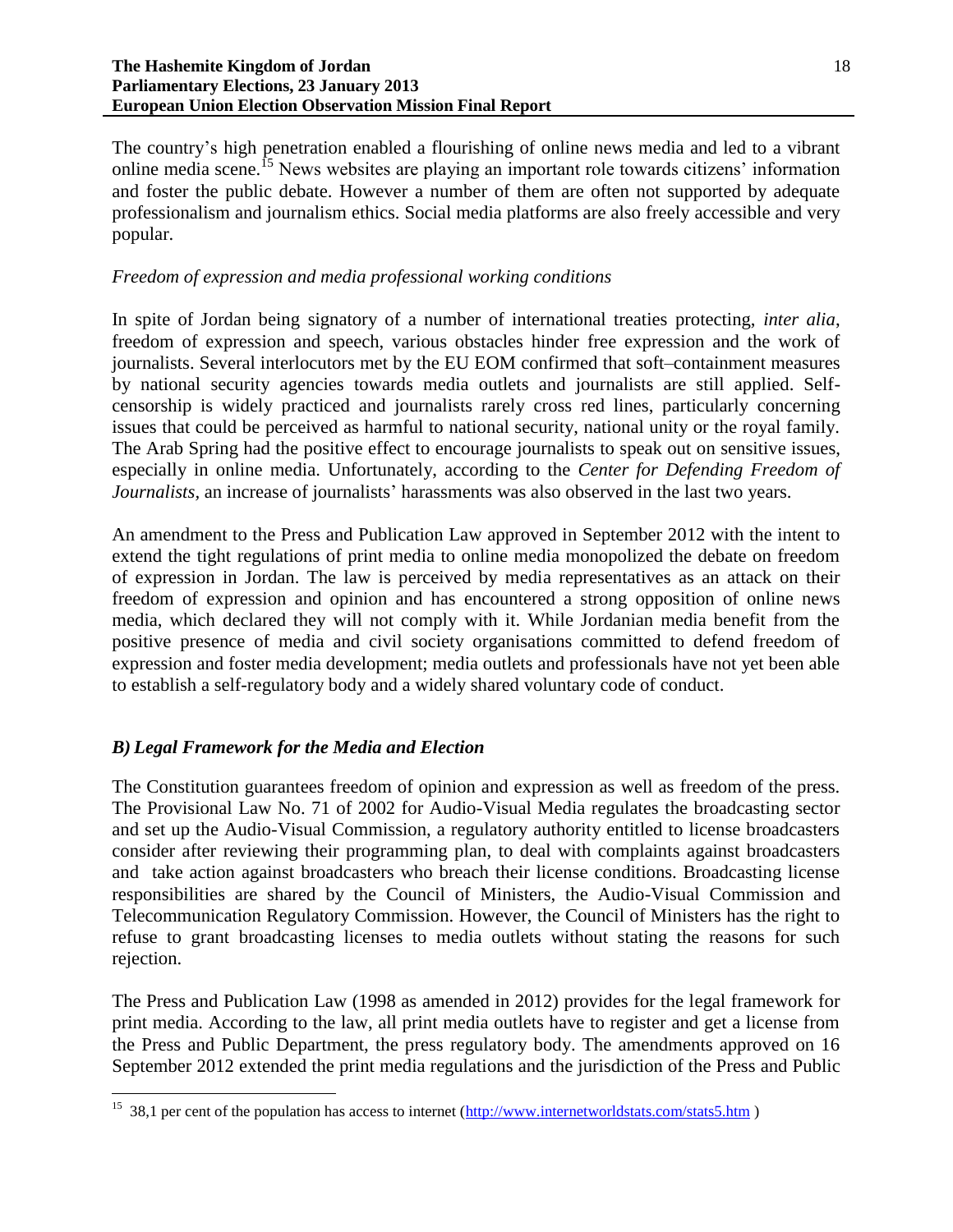#### **The Hashemite Kingdom of Jordan Parliamentary Elections, 23 January 2013 European Union Election Observation Mission Final Report**

Publication Department. After strong and critical reactions of several websites against the registration and the decision to block those online media not complying with the law, the law was temporarily suspended.

Media coverage of the election was not duly regulated in the Election Law, which only provided an obligation for the public media to *"treat candidates with equality and neutrality*", whereas private media remained in this respect unregulated. The Independent Election Commission, which was responsible to regulate and oversee the media during the election campaign, issued two Executive instructions (EI 11 and EI 13) providing regulations for paid election advertisement and for accreditation of media representatives. The regulation required media outlets to offer equal conditions to contestants purchasing paid election advertisement in public and private media, while there was no ceiling on the prices set by the media outlets and to the candidates' expenditures.<sup>16</sup>

Media regulations lacked a legal procedure to deal with media complaints and violations during and after election campaign. The only provision established was a general call center to which voters, media and candidates could refer. While on election day accredited by the Independent Election Commission media representatives facing any obstacles obstructing their work, were allowed to complaint directly to the Commission Liaison Officer at the polling centers. The IEC with the Jordan Media Institute and academics from Jordanian universities organised a media monitoring project. However media violations registered by the media monitoring, published in two reports, remained not prosecuted by the Independent Election Commission.

Several interlocutors reported to the EU EOM media malpractices including news websites blackmailing candidates to force them to advertise on their website. Although the Independent Election Commission during the campaign reiterated its intention to prosecute all media violations – without specifying how - no complain related to the latter or other media violations was officially submitted to the Independent Election Commission or to the pertinent judicial bodies.

# *C) Monitoring of Media Coverage of the Election*

Media outlets devoted more coverage to the electoral process rather than to the content and messages of the electoral campaign. The Independent Election Commission was the main protagonist of the campaign period, enjoying more coverage than the contestants in the news and political information. The campaign coverage was marked by its high commercialisation as paid advertising by candidates and national lists – explicitly permitted by the Independent Election Commission without definition of a financial ceiling – was extensively used.17

 $\overline{\phantom{a}}$ <sup>16</sup> Executive Instruction 11 Art.10

 $17$  Detailed results of the EU EOM Media monitoring could be found in the annexes.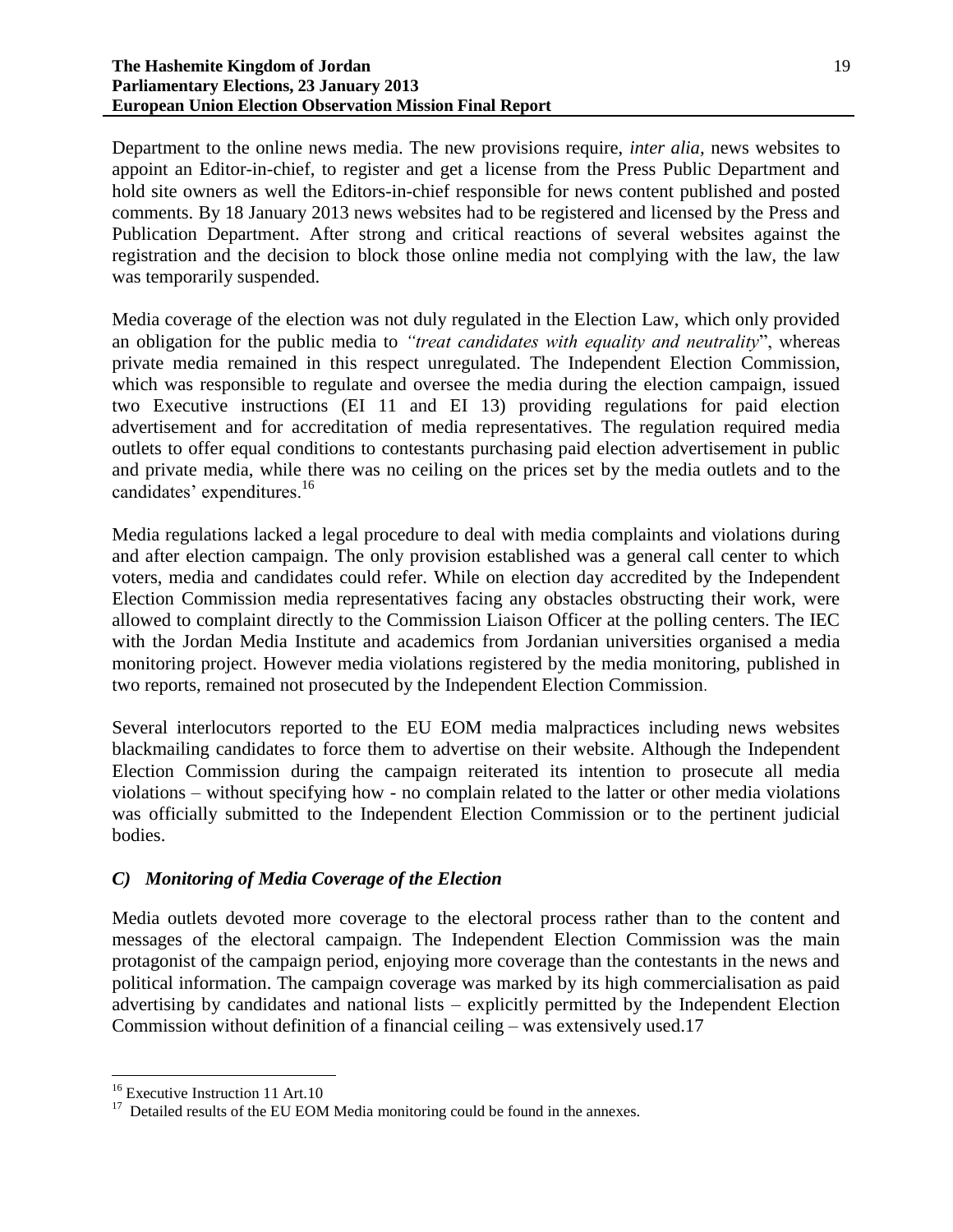Jordan TV offered each local constituency candidate "one minute" free airtime. However, only a limited number of candidates decided to travel to Amman to record their message. Furthermore, Jordan TV moved the free air time space from prime time, as initially announced, to 14:00, thus lowering the number of citizens that could have benefited from it. The public channel offered some free air time also to national lists inviting their representatives on its usual prime time current affairs and talk shows. At least half of the national lists profited from this opportunity.

Campaign coverage by privately owned broadcasters was often unbalanced. Four of them - Josat, Nourmina TV, A1 Jordan TV and Al Haqiqa Al Duwaliya TV - were owned by or affiliated to national lists' leaders or candidates and granted them extensive airtime. Broadcasting and online news media, with exceptions such as Radio Al Balad, devoted more space to paid advertising than news coverage. Most media did not clearly distinguish between independent editorial content and paid coverage, including interviews and talk shows hosting candidates. This misled citizens and raises concerns about professional ethics of media practitioners. Despite concrete efforts of some broadcasting media, very few electoral debates were organized as candidates were not willing to participate. Although paid advertisement was also widely observed in print media, most newspapers reported extensively on the electoral process, some even introducing an "election section". In addition to that, the private newspaper Al Ghad offered to national lists a specific section to present their platforms. Noteworthy is that the state owned newspaper Al Rai was the daily to devote most space to the Independent Election Commission. The coverage devoted to constants and other electoral stakeholders was largely neutral in tone. Despite Facebook is the most visited social media platform in Jordan and enjoys a very high number of users, social media did not played a pertinent role in these elections.

Media outlets monitored respected the silence period on election day. The only exception observed was A1 Jordan TV that broadcasted campaign material and live broadcast to support the owner of the TV channel and leader of the national list Jordanian National Union Party. No action was taken against A1 Jordan TV for breaching the law. Broadcast media largely covered election day, in particular Roya TV broadcasted live all press conferences held by the Independent Election Commission.

# **X. GENDER EQUALITY**

The recently amended Constitution does not explicitly protect the principles of gender equality and non-discrimination. Women in Jordan remain seriously under-represented in public life. The legal framework provides for women quota of 15 seats, representing 10 per cent of the total number of seats for the House of Representatives, the same as it was in the previous elections. A total of 191 women contested for these elections, representing 13.4 per cent of the total number of candidates, while women represent 51.8 per cent of the registered voters. Out of 61 national lists, only two national lists were headed by women candidates. In the other lists, female candidates were usually listed on the fifth position or below, and had thus relatively few chances to get elected. Women were not allowed to participate in the internal selection of candidates of the Bedouin tribes. Only 3 women gained a seat outside the quota system.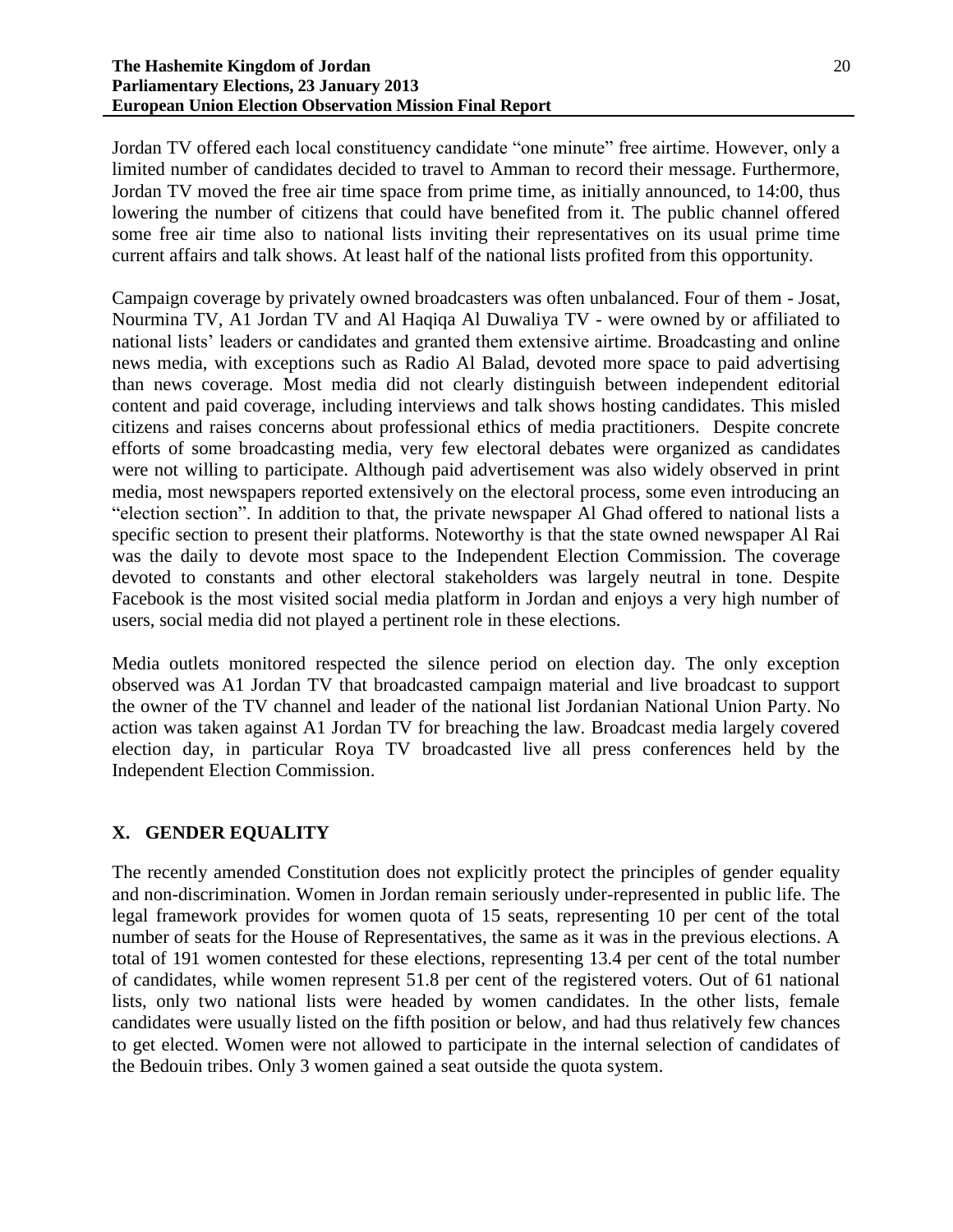Women's representation in the election administration was low, particular in decision-making positions. There was no woman member of the Board of Commissioners. As a positive note four women were the heads of the Public Outreach, International Cooperation and Civic Awareness Departments as well as the Deputy Secretary General in the Independent Election Commission.

Reportedly, women were often used as a strategy to obtain a seat through the quota reserved for women and obtain a family/tribe representative in the Parliament in cases where men would not have chances to win. The additional three Bedouin seats in the quota system appear to further reinforce the patriarchal/ tribal system more than promoting women representation. Moreover, some observers in the field reported that often Bedouin women candidates were scarcely informed and sometimes not even invited to participate in the campaign activities.

The obstacles against women participation and equality in addition to be embedded in the legal framework derive from socio-cultural factors such as the tribal society which enforces different roles for men and women and it is based on the family and not the individual with women being the pillar of it. Finally, as traditionally men are in control of finances, this is an additional difficulty for women to be able to fund their campaign.

# **XI. MINORITIES AND OTHER GROUPS**

The Constitution provides general guarantees of equal rights and freedoms and prohibits discrimination on grounds of race, religion or language. Chechen, Circassia and Christian minorities as well as the Bedouin tribes are benefiting from quotas guaranteeing parliamentary seats as a result of article 8 of the Election Law. Three seats were allocated to Chechens/Circassia; nine seats to Christians; nine seats to the three major Bedouin Tribes in the North, Central and South regions. Jordanians of Palestinian origin, in spite of representing an important part of the Jordanian population, are underrepresented in the political life.

## **XII. HUMAN RIGHTS AND ELECTIONS**

Jordan has ratified the major international and regional human rights instruments.<sup>18</sup> However, two important reservations regarding equal rights for women in matters of nationality, freedom of movement and marriage in the Convention on Elimination of all Forms of Discrimination against Women and on adoption and freedom of choice of religion in the Convention on the Rights of the Child have not been lifted yet.

Fundamental freedoms including civil and political rights are included and elaborated in Chapter Two of the Constitution. However, those rights can only be exercised within the boundaries of laws. Thanks to recent constitutional amendments it has been established that those laws cannot curtail the essence of such rights. The establishment of the Constitutional Court as a guarantor of the compliance of laws with the Constitution can be seen as a positive step to prevent the possibility of laws curtailing those rights. However, the right to petition to the Constitutional

 $\overline{\phantom{a}}$ 

<sup>&</sup>lt;sup>18</sup> As described under the Universal and Regional Instruments Chapter.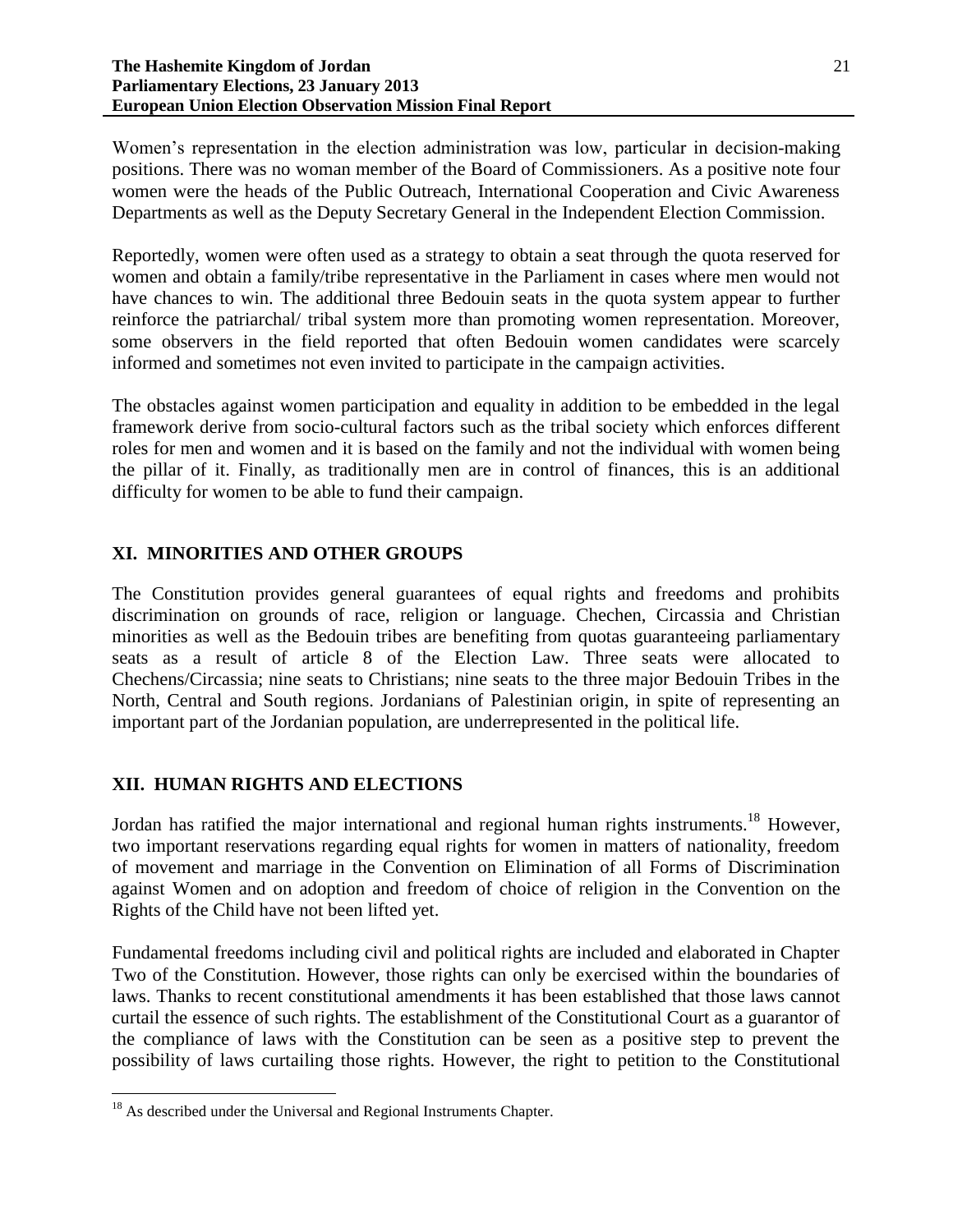Court is limited to the House of Representatives, Senate, and Council of Ministers and only to individual if directly involved in a lawsuit where the law is applicable thus rendering access quite limited. Article 6 of the Constitution providing for equality before the law does not protect against discrimination based on gender although the article was recently amended. A large number of civil society organisations have battled for inclusion of gender equality in the Article 6 of the Constitution but this provision was removed at the last moment.

The National Centre for Human Rights has the mandate of protecting, promoting and monitoring of Human Rights status in Jordan. The Centre has been recognized by the International Coordinating Committee of National Human Rights Institutions. The Chairman, the Commissioner General and board members are appointed by the King. According to the law they could establish sub-offices in the country but so far they have only established focal points (mainly covered by lawyers) at the governorate level.

## **XIII. CIVIL SOCIETY AND ELECTION OBSERVATION**

 $\overline{\phantom{a}}$ 

Civil society organizations took an active part in all phases of the electoral process. Some 250 civil society organisations engaged in the electoral process by forming three domestic observation coalitions, namely, the Civil Coalition for Monitoring the Jordanian Parliamentary Elections (RASED), the Integrity Coalition for Election Observation (NAZAHA) and the National Team (the National Centre for |Human Rights, NCHR lead coalition). Civil society organisations carried out considerable efforts on voter education by disseminating information material, conducting panel discussions and arranging for interactive voter education activities. Domestic observation coalitions deployed 522 long-term observers to assess all stages of the elections, including voter registration, candidate nomination and campaigning. On election day, they accredited 6,990 observers to all 4,069 polling stations throughout the country to observe polling, counting and tabulation of results.

Next to the considerable efforts provided by the civil society to voter education and election observation, coalitions like RASED contributed to the assessment of credible election results by conducting a parallel vote tabulation exercise, whilst Nazaha established independently some assessments on voter turn-out and NCHR initiated the recount of ballots in Balqa's first electoral district. Such practices contributed to the transparency and credibility of the electoral process. However, the link of persons and organisations contesting on the one side, but being also coalition members of domestic election observation coalitions on the other includes risks for the establishment of credible, impartial and un-biased observation findings.<sup>19</sup>

The Independent Election Commission had accredited 345 international observers from nine regional and international election observation missions such as the International Republican Institute (IRI), the National Democratic Institute for International Affairs (NDI), the League of

<sup>&</sup>lt;sup>19</sup> On 29 January 2013, Abdul Karim Shraideh, president of the Arab Association for Human Rights, held together with some 20 non-elected candidates a press conference, elaborating on alleged means of fraudulent practices. Mr. Shraideh himself run unsuccessfully for legislative seat in  $6<sup>th</sup>$  electoral district of Irbid and his CSO AAHR served as a key partner CSO in the National Team observation coalition.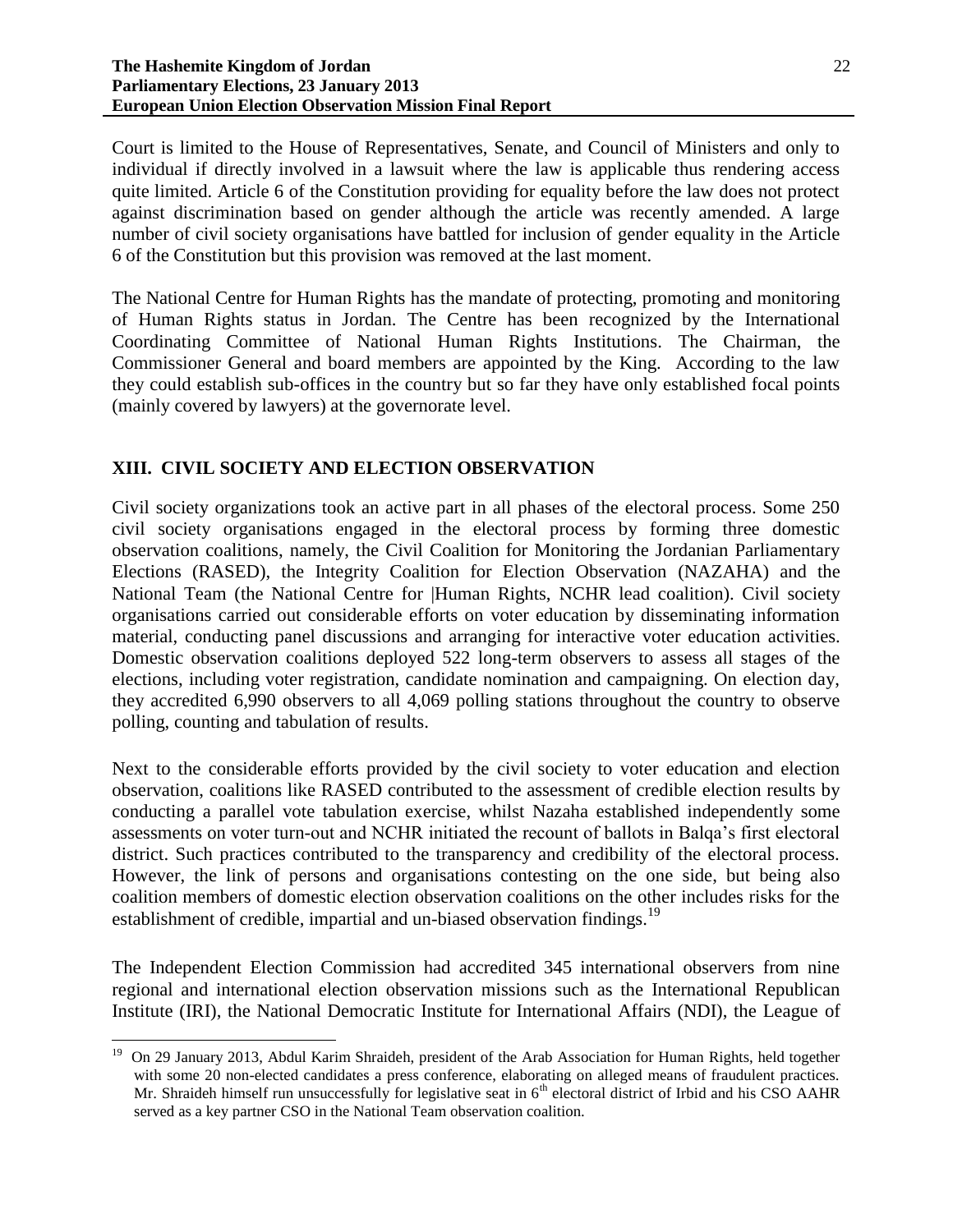Arab States (LAS), and the Organisation of Islamic Cooperation (OIC); assessment teams as the Carter Center (TCC) and some international special guests from diplomatic missions.

# **XIV. ELECTION DAY**

## *A) Voting operations*

Election day was calm and peaceful despite sporadic local violent incidences. Polling stations observed opened on time or within an hour of the scheduled time mainly due to technical glitches and slow preparations by the polling staff. All essential election materials were available. Voting conducted in an orderly and efficient manner in the polling stations observed. Polling procedures in the polling stations observed were largely followed with minor procedural irregularities that did not impact on the overall integrity of the process. However, the secrecy of vote in a number of polling stations observed was insufficiently protected, mainly due to inadequate polling station lay out, open voting practices and of voters' carelessness. Polling staff acted professionally and impartial in the polling stations observed. In violation to campaign regulations, widespread campaign activities and campaign material were observed by EU EOM observers in the vicinity of polling stations observed. Security forces, although present outside the polling centers adopted a passive approach as it has been jointly decided by the Independent Election Commission and the Department for Public Security prior to election day to implement a de-escalating strategy. Half an hour before the official closing hour, polling was extended by an hour by the Independent Election Commission, due to queues in a number of polling stations across the country. At 20:15, the Chairman of the Independent Election Commission declared a voter turnout of 56.7 per cent.

## *B) Closing and counting*

Counting was conducted in an efficient manner in the polling stations observed in the presence of candidates, representatives of national lists and candidate agents; contributing to the inclusiveness and transparency of the process. Counting was overall assessed as good to very good in the polling stations observed. Domestic observers were present in most of polling stations observed. Counting procedures were largely respected and a copy of the official results was displayed in the vast majority of polling station observed by EU EOM observers. Although representatives and agents largely followed polling and counting, considerable numbers of them left once the number of valid votes for their list or candidate had been declared, especially since no provision foresaw them to receive a copy of the results forms. In consequence, the contestants had no presence ensuring the complete and coherent consolidation and comprehensive and accurate establishment of the official results forms.

## *C) Tabulation of results*

The tabulation of results at the District Election Committees was assessed positively by EU EOM observers in the tabulation centers observed. Tabulation of results was conducted largely in an orderly manner. Certain delays occurred during the tabulation of results mainly due to the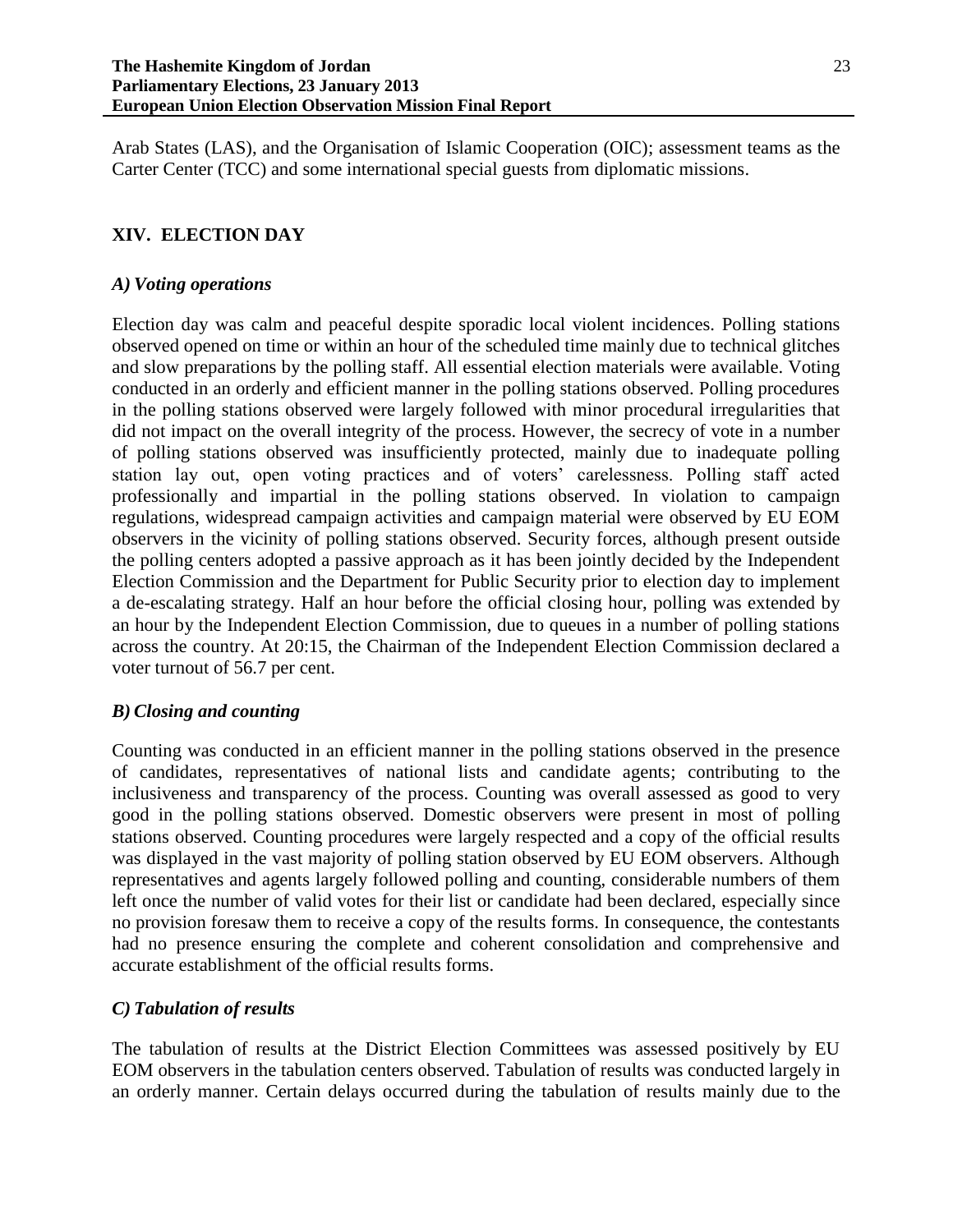#### **The Hashemite Kingdom of Jordan Parliamentary Elections, 23 January 2013 European Union Election Observation Mission Final Report**

transport of election material per polling center and not per polling station to the respective District Election Committees; the slow processing of ballots and result forms; the low tolerance thresholds in the electronic inter-linkage systems software which had caused numerous rejections of data entry sets. The verification exercise demanded repeated consultations with the IEC Secretariat and the Special Committee. EU EOM observers reported insufficient staff training and knowledge in these later stages of the electoral process.

The Special Committee competent to establish preliminary election results for the closed proportional list system and the 15 reserved quota seats for female candidates conducted repeated auditing exercises due to data entry errors in the preliminary results of the 'Democratic Renaissance' list, and 'Citizenship' list competing for the last seat of the 27 national constituency seats. In an effort to minimize mistakes, the Special Committee expanded the audit to all national lists in all electoral districts in the presence of local and international observers as well as the media. The Special Committee also recounted the ballots from polling station 137 of the first electoral district in Balqa in the presence of local and international observers upon request from the respective head of the DEC on the large discrepancy of 140 votes between the number of voters processed and the number of ballots retrieved from the ballot box.

Serious but locally and small-scale erupted clashes were reported in Ajloun, Maan, Karak, Mafraq, Madaba, Tafilah, Jerash and Balqa. Supporters of failing candidates targeted official buildings and scorched public and private properties in protest of the results, while others attacked supporters of the winning candidates, sometimes in inter-tribal fights. One fatality incidentally occurred in Maan while several people were injured. Gendarmerie intervened in many instances firing tear gas at the protesters.

# **XV. COMPAINTS AND APPEALS**

The Election law and the Executive Instructions are regulating objections and complaints covering all phases of the electoral cycle, namely registration, candidacy, campaign, polling and counting, tabulation of results and against the validity of the elections. The current legal framework provides for the first time to the judiciary the role to adjudicate objections for registration (Court of First Instance) and complaints for candidacy and election results (Court of Appeal). In previous elections these cases were handled by the Parliament.

A total of 25.265 objections against the provisional voter list, published in November, were submitted to the Independent Election Commission. Some 7.473 of them were appealed to the Court of First Instance, while 6.208 were accepted and 1.265 were rejected. The complaints were largely related to errors in the voter card such as misspellings and typos, change of place of residence and refusal of registration.

During the examination of candidates and national lists list, the IEC rejected only one list named 'Saddam Hussein' – which appealed the case - on the ground that the use of public figures' names was not allowed. The Court of Appeal upheld the decision of the Commission and rejected the candidature. The authorised representative of the list changed the name of the list to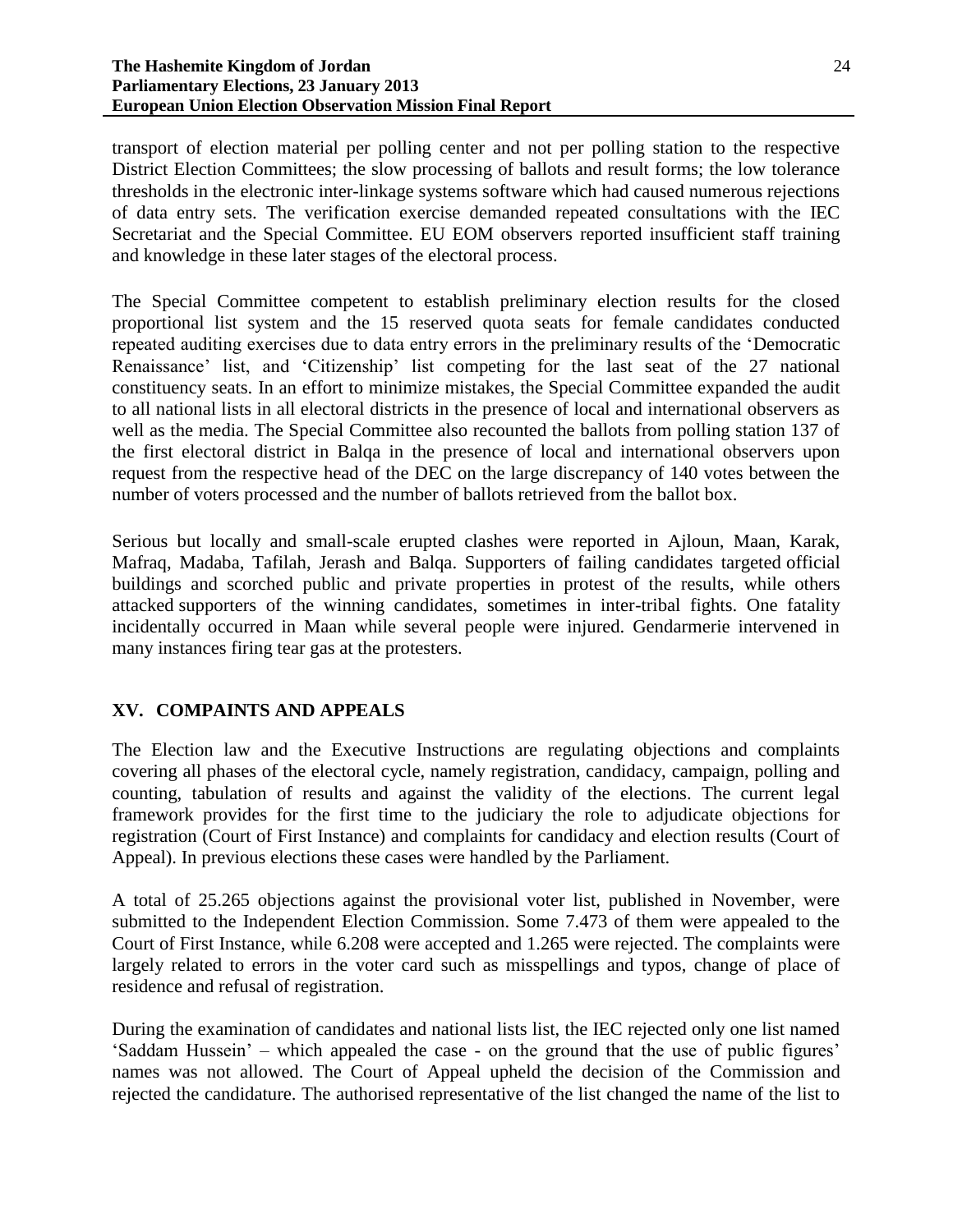"Honor of the Nation" and it was included among the contestant. Overall, the complaints against local candidates submitted to Amman, Irbid and Ma'an Courts of Appeal were low in number and produced minor changes in the final (before withdrawals) list published by the Independent Election Commission. This might be due to the fact that procedurally, the Election Law is quite complete in this section and also to the pragmatic work undertaken by the IEC which endeavored to interpret relevant legal provisions in an inclusive manner providing adequate possibility to aspirants to apply and to rectify missing information. However, decisions of the Court of Appeal were final and candidates and voters were therefore denied a second possibility of revision of IEC decisions.

Clear procedures for complaints during polling and counting remained under-regulated, establishing the possibility only for candidates and their representatives to complaint against implementation of polling and counting procedures without a defined timeframe. The Independent Election Commission reported that no official complaints submitted on polling and counting. Grievances such as slow process and other minor irregularities were dealt verbally and solved on the spot.

After the announcement of preliminary results, several re-tabulation exercises<sup>20</sup> were undertaken by the Special Committee established by the IEC upon complaints submitted on errors occurred during the tabulation.

The Constitution provides for any voter in a given constituency to submit a complaint to the Court of Appeal having jurisdiction over the constituency within 15 days from the announcement of the results. The Court of Appeal has 30 days to adjudicate the complaint. As of 6 February 2013, the Court of Appeal of Amman received six complaints.  $21$ 

The complaint resolution process is under-regulated and lacks detailed procedures and timelines. It appears that it has been undermined by insufficient voter information, the presence of

l 20 The Head of Democratic Renaissance list, Ms. Abla Abu Olbeh, leader of HASHD Party, filed a complaint with the Independent Election Commission with the support of the NHCR requesting a recount as she claimed some errors in the tallying resulted in the wrong allocation of the last seat to the Citizenship list. After two rounds of re-tallying the head of the Citizenship list, Dr. Hazem Qushou, was declared winner. Abla Abu Obleh rejected this result on grounds that the authorised representative of her list did not attend the final round of re-tallying and appealed to the Court of Appeal of Amman. At the same time, RASED asked for the re-tallying of all lists which was done the first time showing no discrepancies. However, since this happened in absence of authorized representatives, the IEC re-checked all the lists by districts after calling all list representatives in an effort to be transparent and inclusive. Upon request of NHRC, the IEC Special Committee also undertook recount of both ballot boxes for Polling Station 137 in District 1 in Balqa at the presence of domestic and international observers. The complaint stated that there were discrepancies between the actual total number of voters who casted their votes with total number of votes recorded, including invalid and discarded ballot papers. The result of the recount did not affect the preliminary result already announced.

<sup>21</sup> In addition to the complaint submitted by the Head of '*Democratic Renaissance'* list, Ms. Abla Abu Olbeh, two were submitted against the result of Amman DEC 1 by not elected candidates and one voter. Another one against Amman DEC 4 results by not elected candidate, one from a voter in Karak DEC 5 contesting tallying procedure and one in Karak DEC 6 by a non elected candidate.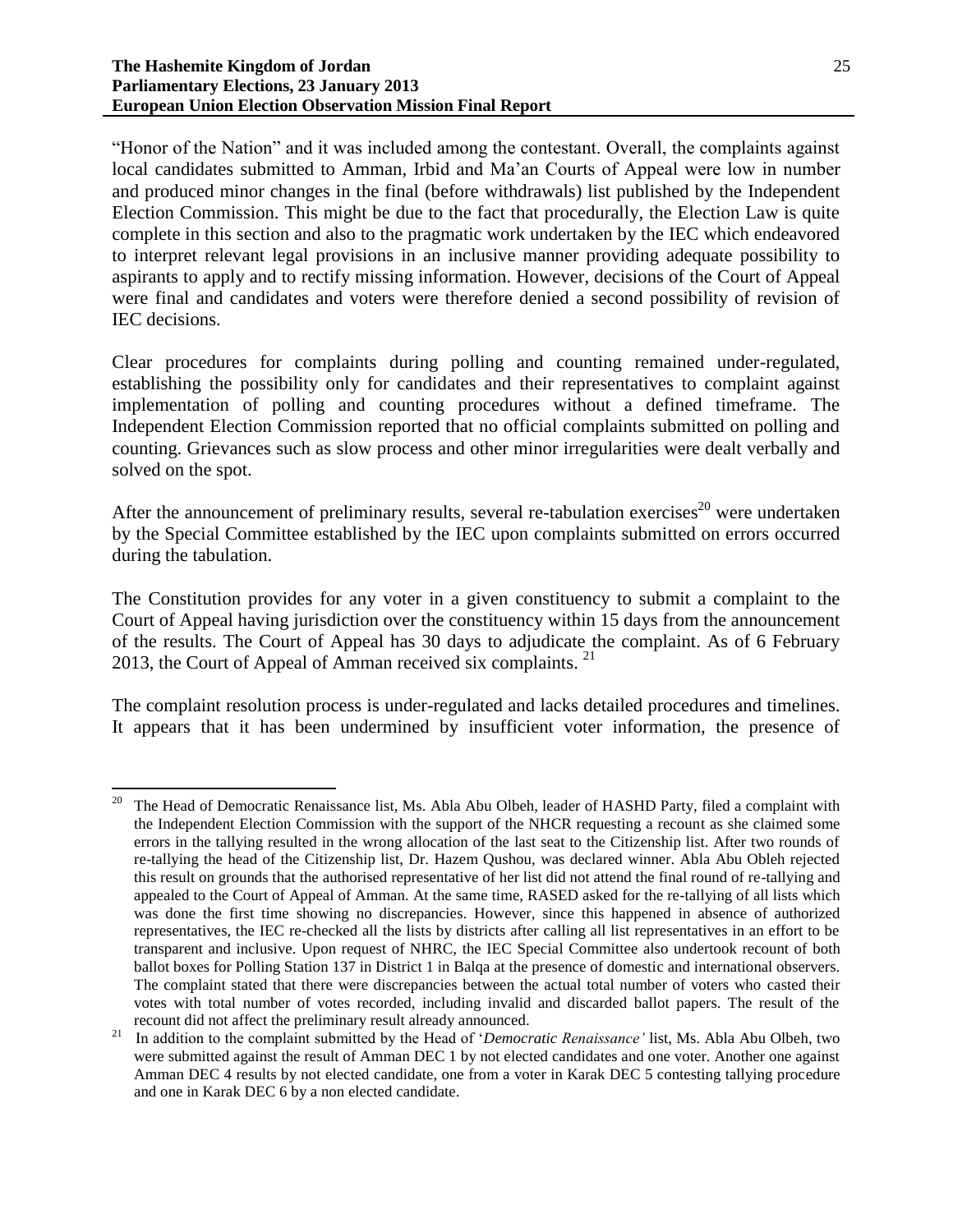alternative forms of conflict resolution, the habit of orally transmitting grievances and lastly and perhaps most importantly by the distrust in the authority and the institutions.

# **XVI. RESULTS**

### *A) Announcement of the results*

On 27 January 2013 the Board of Commissioners of the Independent Election Commission endorsed the final election results of the parliamentary elections, established in 45 local constituencies and one national constituency. The final election results were published in the official Gazette (Number 5201) on 29 January 2013. Voter turnout was 56.7 per cent. A total of 1,288.043 registered voters had cast their ballots.

The results announced by the Independent Election Commission provided limited information, such as the names of national lists and local constituency candidates and numbers of votes won, but did not include the number of invalid votes, the voter turnout or the election results established at polling station level. Such information, available to the IEC, is essential and can enhance transparency and strengthen confidence in election results.

## *B) Analysis of the results*

Some 35 per cent of the members of the  $17<sup>th</sup>$  House of Representatives were in previous parliaments. The new parliament comprises leftist and Islamist components as well a significant number of businessmen and Jordanians of Palestinian origin. Only 22 out of the 61 national lists won a seat in the current parliament. The 'Islamic Centrist List' won three seats. The pro-regime lists 'Tayyar' and 'National Unity' respectively got one and two seats, the 'Stronger Jordan' list, reformist list two, the 'Watan' and the 'Citizenship' lists, which were comprising an important number of Jordanians of Palestinian origin, respectively two and one. Four candidates, who were investigated over vote buying cases during the campaign, were elected (Mohammed Khasman; Ahmed Safadi; Adnan Abu Rukbeh; Yahia Saud) while an elected candidate, Mohammad Mahsiri (Amman,  $2<sup>nd</sup>$  district) passed away before the first session of the Parliament. On 13 January 2013, Mirza Bollad was declared the first MP in the  $17<sup>th</sup>$  House of Representatives as he was the only candidate for the Circassian and Chechen seat in Zarqa's first district registered. There are 17 members of Parliament belonging or affiliated to the Muslim Centrist Party, three being elected on the national list led by the party and 14 as independent candidates. For the first time, the number of Members of Parliament of Palestinian origin reaches at least 20 per cent of the total. Three women have been elected out of the quota system summing up in total 18 female members in the new parliament. There are also a significant number of elected prominent businessmen. As for the tribes, the most represented ones are the Bani Hasan and the Bani Sakher.

The 17<sup>th</sup> House of Representatives summoned on 10 February 2013.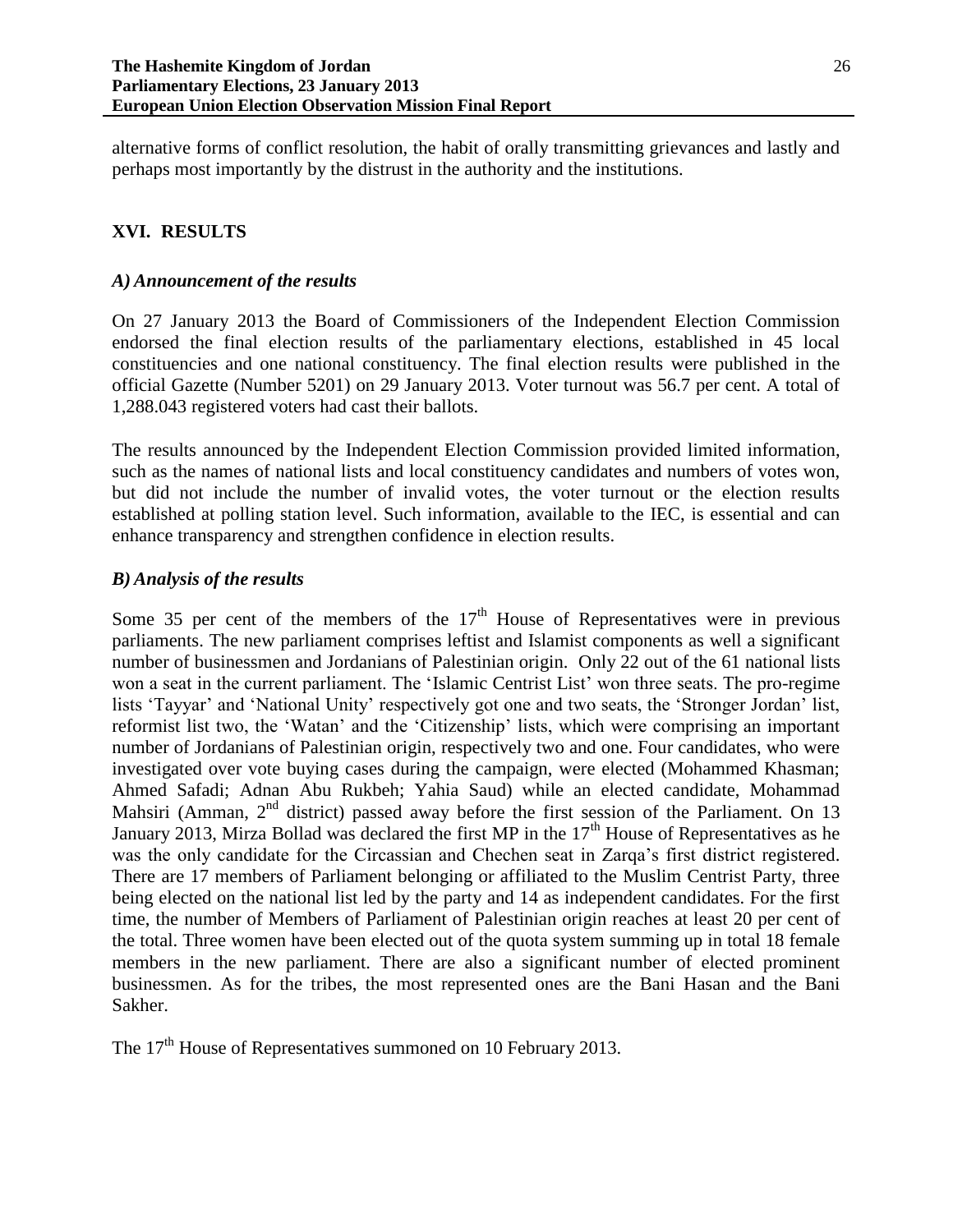### **XVII. RECOMMENDATIONS**

The following recommendations are offered for consideration and action by the authorities, the Independent Election Commission, political parties, civil society of Jordan and international community, in further support of their efforts to organize and conduct elections in line with international and regional commitments for democratic elections.

#### **A. Priority Recommendations**

- 1. Consideration for inclusion in the Constitution of provisions for periodic boundary delimitation including criteria (e.g. magnitude, population), competence and timeframe to reflect equality in the number of people represented and to provide equality of votes. Assuring the fundamental principle of universal elections as the basis of representative democracy, delimitation of constituency boundaries may be conducted in such way, that the varying number of people represented would not exceed to such extent that the principles of equality and proportional representation are severely undermined. In recognition of the immense differences in the electoral districts, future delimitations have to redress such inequalities and political gerrymandering could be avoided.
- 2. Through a national and inclusive dialogue Jordanians could decide on the electoral system that expresses the aspirations and wishes of the people for future government. The current electoral system of 'single non-transferable vote' does not reinforce political parties while individual candidates are largely benefited from it.
- 3. If the current mixed electoral system is retained, consideration could be given so that the national lists are open only for political parties in order to reinforce the role of political parties in the House of Representatives.
- 4. Consideration could be given to remove provisions for concurrent regulatory power of the Independent Election Commission and the Council of Ministers in both the Election Law and the IEC Law to guarantee effective independence and unfettered regulatory power of Independent Election Commission.
- 5. Election campaign media regulations could be improved by extending to private media the obligation for an equitable and neutral treatment of the contestants; by including specific violations and sanctions for the election campaign period and a provision for allocation of free airtime to contestants on the public broadcast media, particularly for contestants running at national level. Procedures regarding the allocation and format of the free airtime need to be timely and clearly outlined.

## **B. Other Recommendations**

#### **Legal Framework**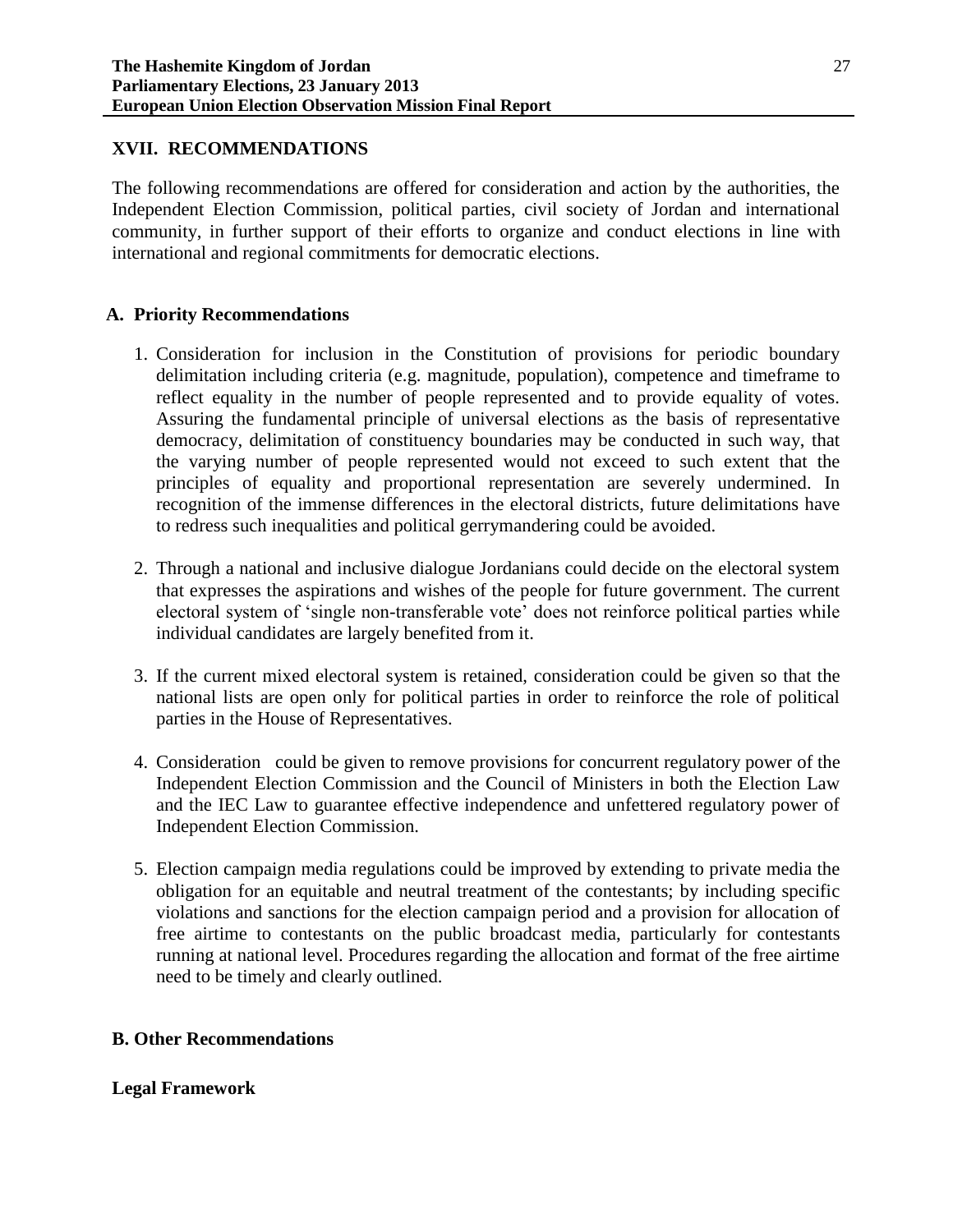- 6. The constitutional framework could include provisions for the Independent Election Commission to be mandated to deal with all elections and not only those for the House of Representatives as provided in the Constitution.
- 7. The Constitution could contain description of all the government bodies (such as Municipal Councils) to be elected along with the time frame for their elections in order to guarantee periodicity and certainty of elections.
- 8. Consideration could be given to enlarge the eligibility groups included in Art. 3 of the Election Law in order to adhere to the principle of universality of votes. Consider also inclusion of those in pre-trial detention to conform to principle of presumption of innocence.
- 9. Code of Conducts for Election Administration Staff, Political Parties and Candidates, International and Local Observers, Media could be enacted as separate instruments and removed from Executive Instructions as they are bilateral documents.
- 10. Electoral offences included in Art. 62 (E, F) Election Law could be downgraded to violation of election law. All sanctions to be inflicted for electoral offences to be revised to ensure greater proportionality and fairness of punishment.

### **Election Administration**

- 11. Timely adoption of executive instructions and regulations by the Independent Election Commission would enhance the transparency of the process and allow to election administration staff to understand and properly implement those instructions and regulations.
- 12. The adoption of an operational plan by the IEC Secretariat and of a publicly accessible electoral calendar would allow stakeholders to follow all stages of electoral preparations and would strengthen public confidence in the process.
- 13. To strengthen the capacity of the Independent Election Commission and preserve the experience from those elections, a sufficient number of permanent staff should be retained it. Furthermore, a limited but permanent presence at district level might be considered since it would allow for timely response to requests, preparation of voter education, planning of the preparation of PVLs and any other tasking assigned.
- 14. Consideration could be given to the future recruitment of election administration staff to be conducted on the basis of public vacancy announcements to enhance transparency and competiveness. Future affirmative policies and actions and a minimum quota for women as executive electoral staff members as well as the adequate representation of women in the Board of Commissioners would contribute to the general commitment of gender equality.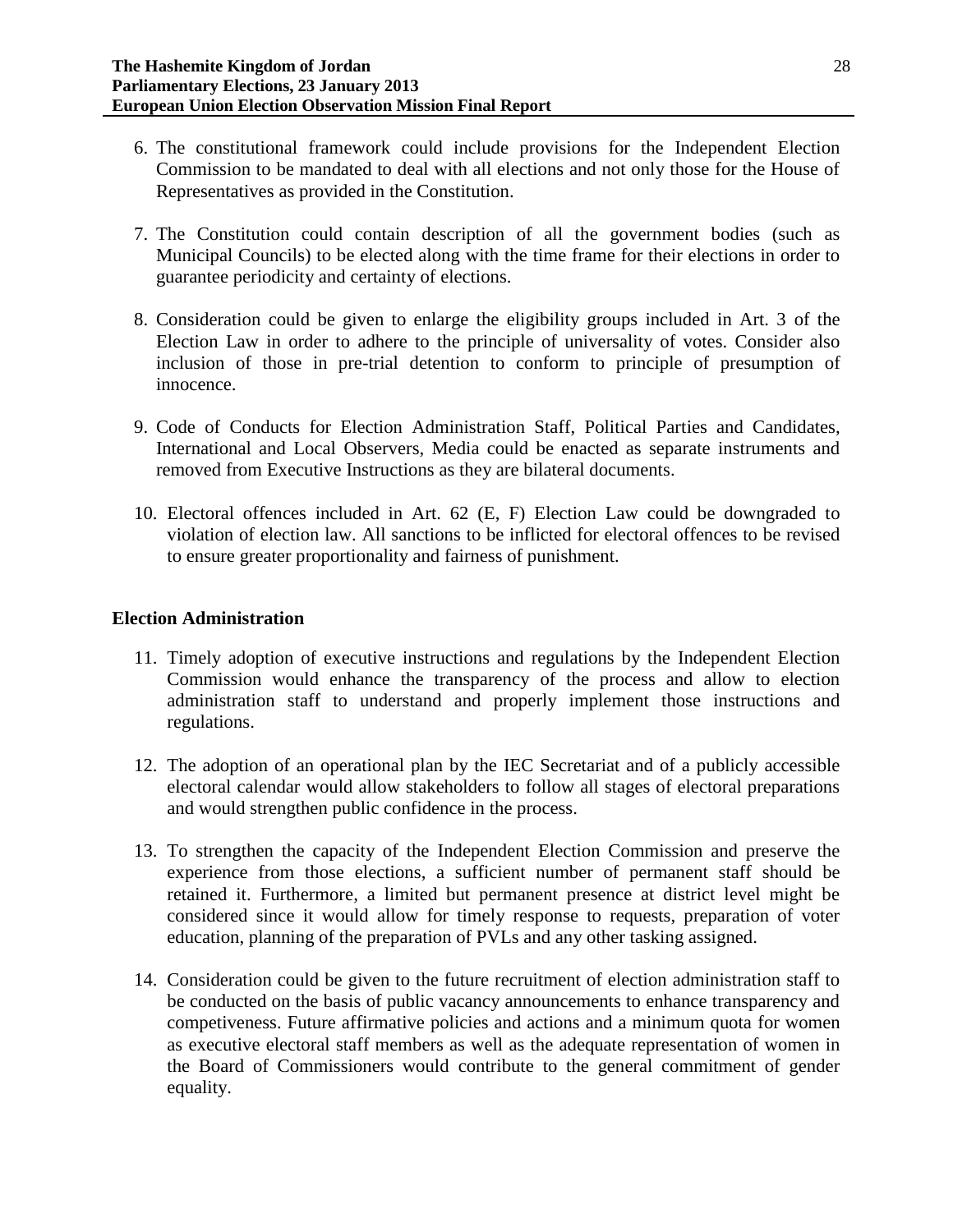- 15. To enhance safety each ballot paper could incorporate the serial-number of the ballot papers booklets reducing the risk of 'ballot stuffing' and increasing public confidence in the integrity of the process.
- 16. Consideration could be given to revise the category of disenfranchised voters and inclusion of bigger groups entitled to vote in order to adhere to the principle of universality of votes. Inclusion of those in pre-trail detention will conform to international principle of presumption of innocence.

# **Voter Registration**

- 17. Consideration could be given to revise the overall voter registration system to be based on the civil registry as preliminary voter list ensuring sustainability, accuracy and costeffectiveness. The Independent Election Commission could lead the verification process by recruiting, training and supervising its own staff enhancing the quality and credibility of the final voter list.
- 18. Strict implementation of proxy registration legal provisions would strengthen the credibility and reliability of the final voter list. Sanctions against those violating the law would function as preventive measure to such malpractices that undermined the credibility of the process.
- 19. The anticipated introduction of new national ID cards incorporating multiple strict safety features could be used as the only reference document for eligible voters, cross-checked with the voter list. In addition, any unlawful single or multiple possession of national ID cards of others, could be subject to thorough investigation and be effectively and comprehensively prosecuted.

# **Political Parties and Candidates**

- 20. Consideration could be given to strengthening the structure and role of political parties. Public financial assistance would allow political parties to develop regional structures and play a more significant role in the public life.
- 21. Training projects for political parties' representatives and candidate agents could improve their role during elections and make them more efficient in the polling stations.

## **Election Campaign and Campaign Finance**

22. Consideration could be given to include in the Election Law detailed procedures, competence and time frame for political parties and candidates to disclose their finances in order to promote transparency during the campaign and inclusion of sanctions for lack of disclosure to promote accountability.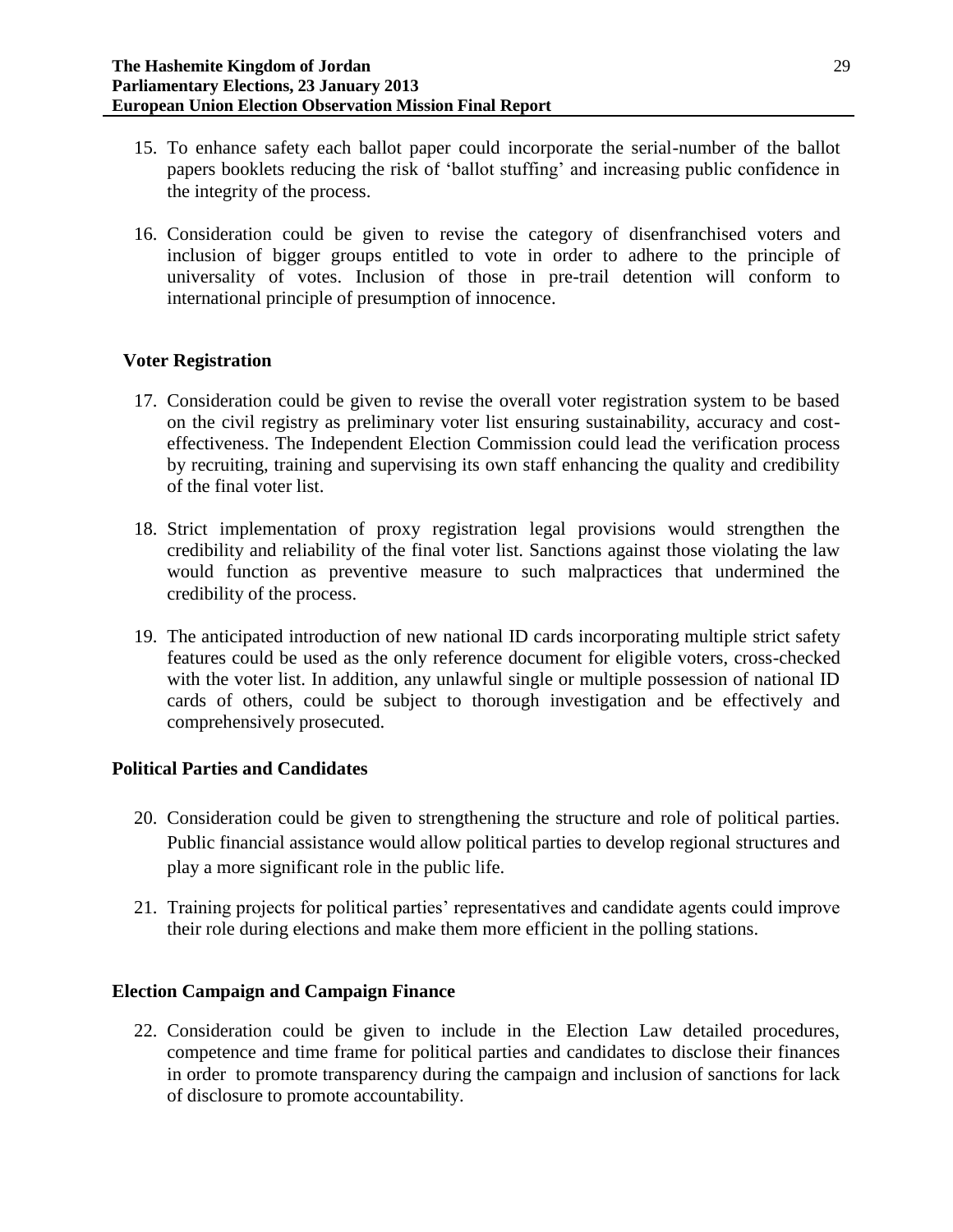- 23. A reasonable campaign spending limit for political parties and candidates would contribute to a level playing field.
- 24. A 24 hours silence period before election day could prevent possible spilled over of campaign activities during election day.
- 25. Harmonization of all provisions related to campaign provisions and clarification of the mandate of the Independent Election Commission, the Ministry of Public Works and Municipalities, the Council of Amman and other municipalities in enforcing the provisions of the Election Law would guarantee consistent and systematic handling of violations.

#### **Voter Education**

26. A legal mandate provided to the Independent Election Commission would allow for the establishment of a country-wide and all-inclusive civic awareness and voter education policy. A voter education plan would be effective if it targets all different groups in the society such as women, new voters, and illiterate and if it is drafted early, synchronized and implemented in cooperation with civil society organizations.

#### **Media**

- 27. The revision of the regulatory framework for online media introduced by last amendments to the Press and Publication Law in favour of a self-regulatory system would guarantee full independence of online media outlets.
- 28. Consideration could be given to revising the Press and Publication Law and the Audio-Visual Media Law and eliminate or simplify those provisions referring to the license requirements that affect the operational independence of print and broadcast media.
- 29. The establishment of an independent media regulatory body with ordinary jurisdiction for the supervision of broadcast and print media as well as a mechanism to deal with violations and complaints would ensure independent and appropriate regulatory mechanism. The independent regulatory body could be equally responsible of the enactment of the media regulation during the election campaign.
- 30. Consideration could be given in establishing of a self-regulatory body, enacting a voluntary code of conduct endorsed by all media practitioners to include principles for journalistic standards, professional ethics and awareness of the media's social responsibility. The self-regulatory body needs to be recognised by the Council of Ministries, Ministry of Information, Press and Publication Department and the Audio-Visual Commission as a pertinent media stakeholder and involved in forthcoming media reforms.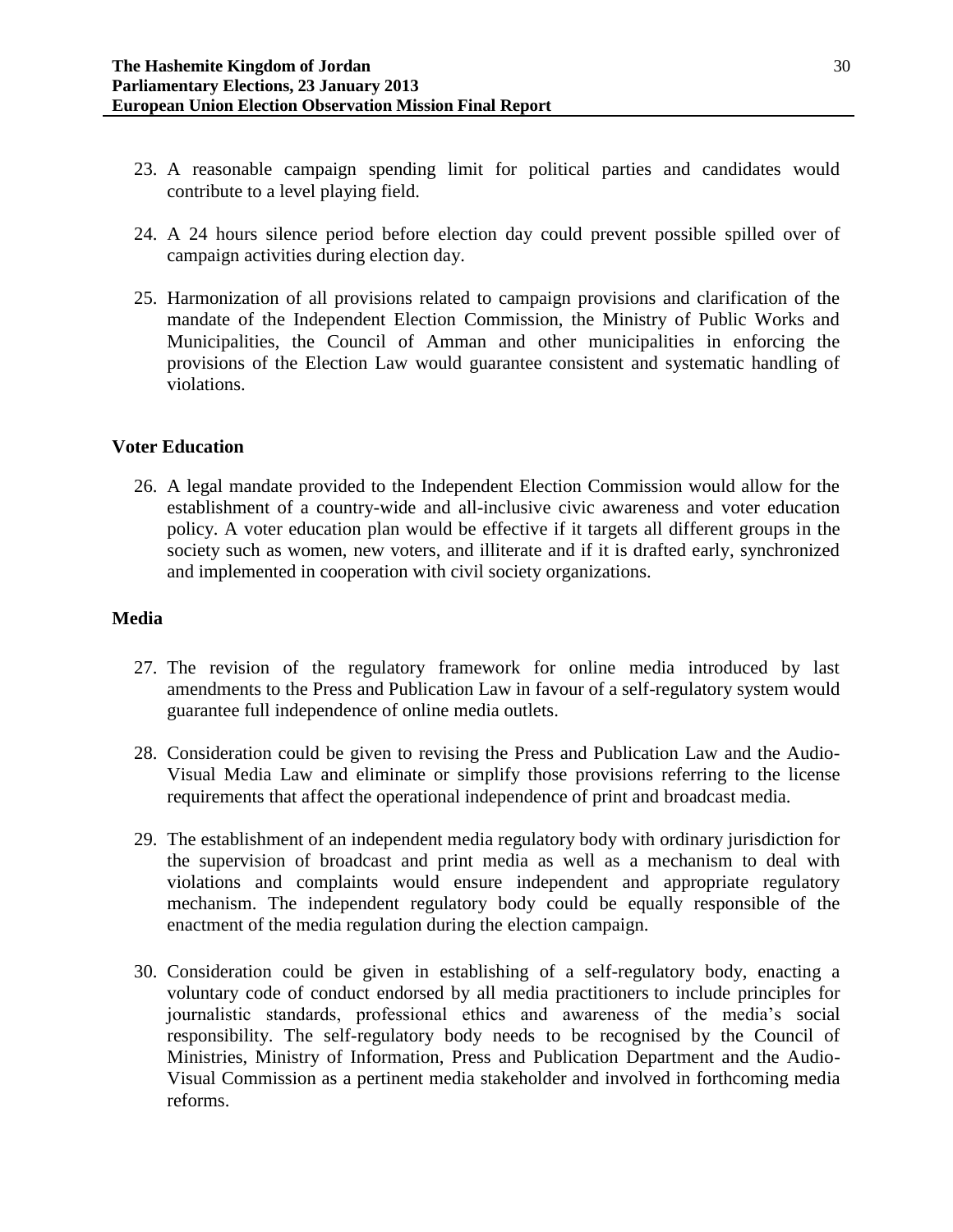#### **Participation of Women**

- 31. Consideration could be given to including a women quota system in the establishment of national lists in order to further enhance women participation in the political life.
- 32. To further increase the participation of women in electable positions the inclusion of a provision for obligatory participation of women in the national list by a quota and/or equal positioning of men and women -so-called zipper system – could be considered.
- 33. Promoting training for women candidates and members of political parties would enhance qualitative and quantitative representation of women in public life.

#### **Civil Society and Domestic Observation**

34. Civil society is encouraged to continue pro-actively contributing to election related activities and enhance the cooperation and coordination among different civil society organizations. Continued support from national and international election stakeholders would strengthen the role and the capacity of civil society organizations in the electoral process.

#### **Complaints and Appeals**

- 35. The Election Law could contain provisions for voters to submit complains during polling and counting and detailed procedures and deadlines in order to expand the right to petitions and timely resolution of complaints.
- 36. Complaint system during campaign could be clarified along with the competence and referral mechanism of the Independent Election Commission.
- 37. The competence of the Court of Appeal to adjudicate complaints regarding candidacy could be reconsidered and transferred to the Court of First Instance to enable possibility of second redress of cases.

#### **Polling, Counting and Tabulation of Results**

- 38. Consideration could be given to the selection of polling stations in order to ensure the proper space for smooth conduct of voting operations and respect of the secrecy of vote.
- 39. Consideration could be given to inclusion in the Election Law of an obligation for the IEC to publish final results broken-down at the polling station level.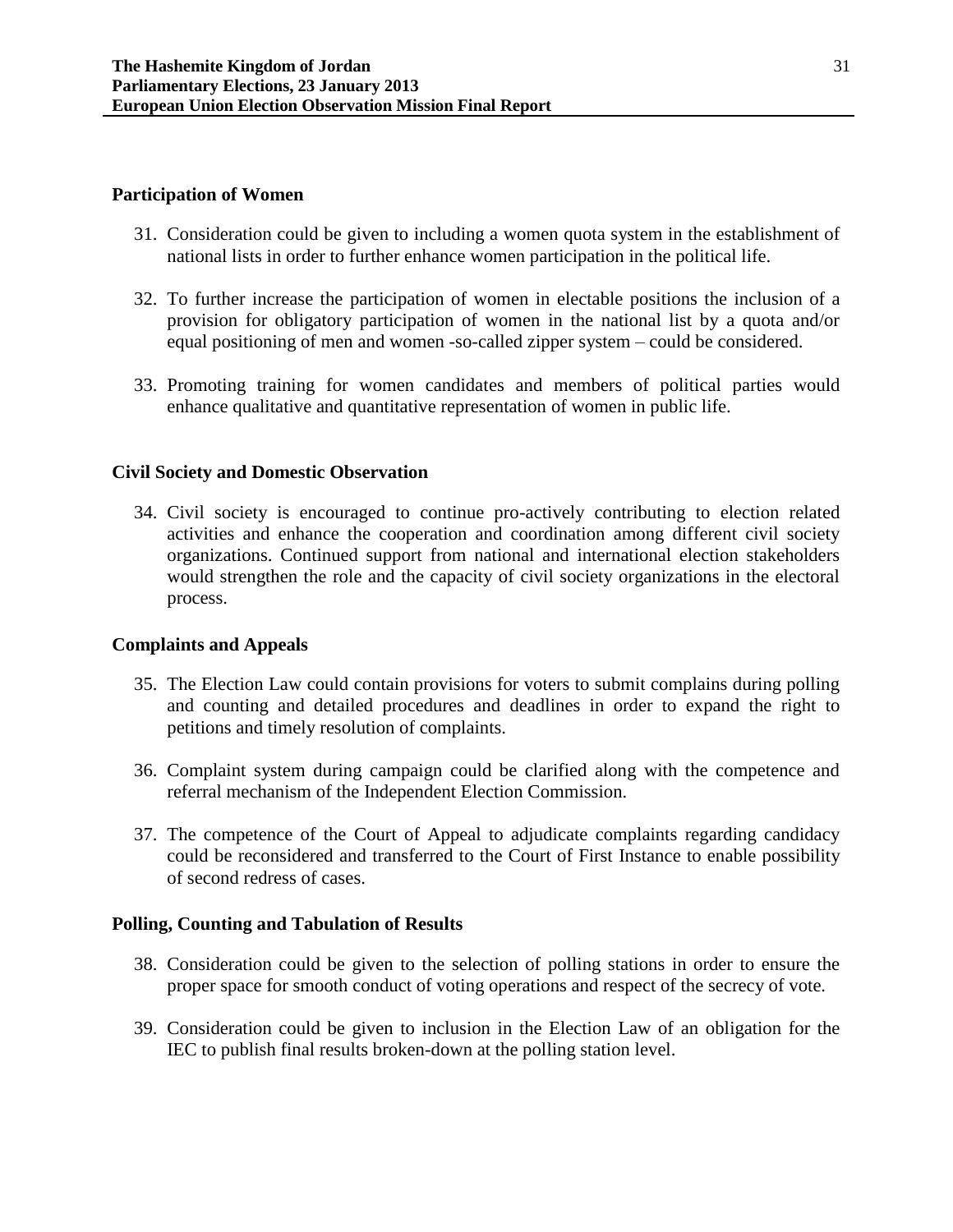40. A deadline for announcing the final results to promote certainty could be included in the Election Law to avoid perception of manipulation during vote tabulation.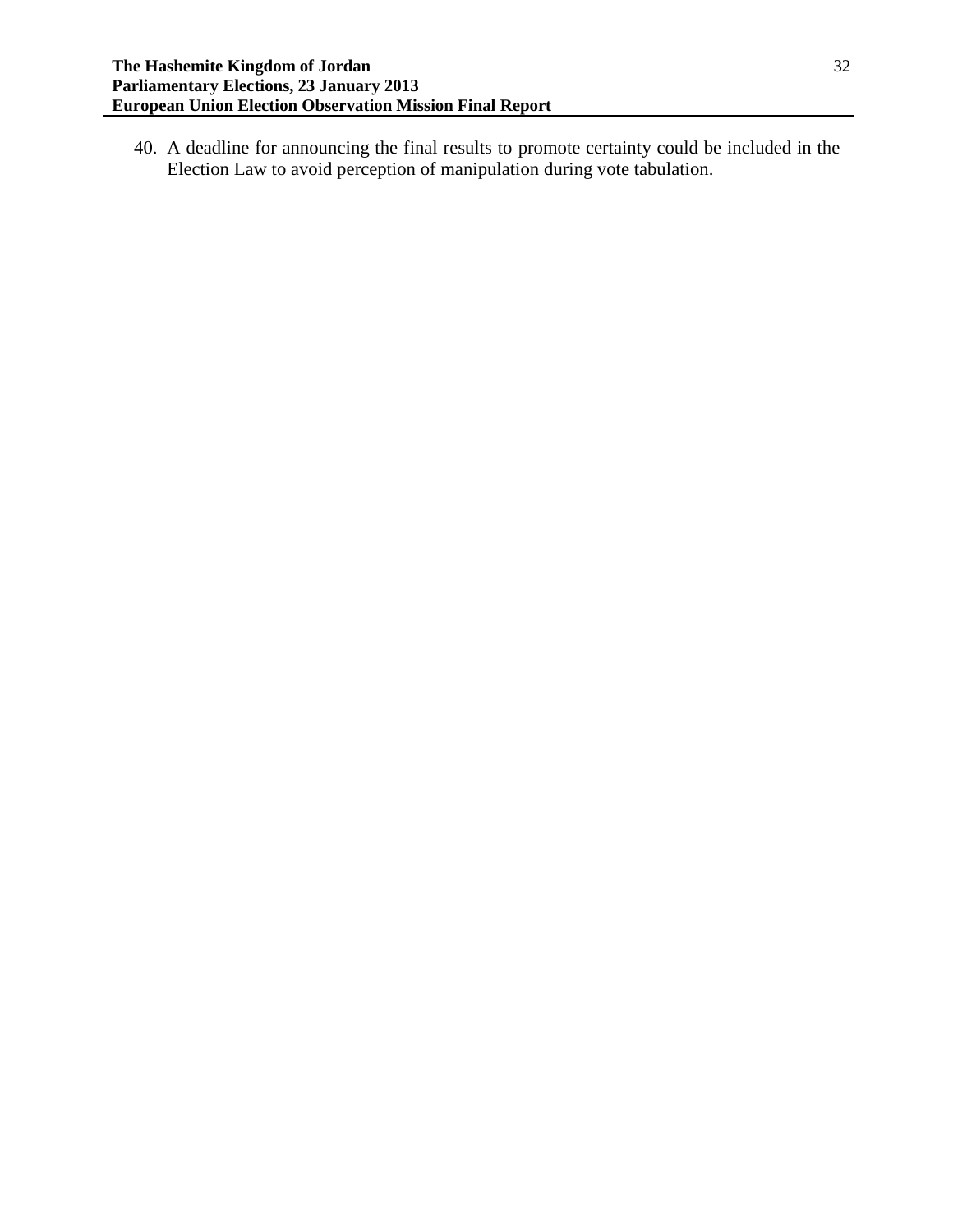# **XVIII.ANNEXES**

# **1. Results- National List**

| No.            | No. of List    | The National List Name                   | Votes received | Seat received  |
|----------------|----------------|------------------------------------------|----------------|----------------|
| $\mathbf{1}$   | 23             | <b>Islamic Centrist Party</b>            | 114.458        | 3              |
| $\overline{2}$ | 42             | Stronger Jordan                          | 100.159        | $\overline{2}$ |
| 3              | 31             | Watan (Homeland)                         | 94.682         | $\overline{2}$ |
| $\overline{4}$ | 40             | Itihad Watani (National Unity Party)     | 68.149         | $\overline{2}$ |
| 5              | 8              | Tayar Alwatani                           | 48.97          | $\mathbf{1}$   |
| 6              | 57             | Inqath (Rescue)                          | 37.208         | 1              |
| $\overline{7}$ | 15             | <b>Unions and Professionals</b>          | 36.555         | $\mathbf{1}$   |
| 8              | 35             | Taawon (Cooperation)                     | 35.565         | 1              |
| 9              | 4              | Karama (Dignity)                         | 33.858         | 1              |
| 10             | 25             | Jabha Muwahada (United Front)            | 32.84          | 1              |
| 11             | 12             | Wehdeh Watania (National Unity Bloc)     | 31.477         | 1              |
| 12             | 13             | Albinaa (Building)                       | 30.938         | $\mathbf{1}$   |
| 13             | 17             | AlShaab (The People)                     | 28.894         | $\mathbf{1}$   |
| 14             | 11             | Ahl Al-Himmeh (People of Motivation)     | 24.115         | 1              |
| 15             | 14             | Sawt Al Hurr (Free Voice)                | 23.222         | 1              |
| 16             | $\overline{2}$ | Sawt Al Watan (Voice Of The<br>Homeland) | 20.29          | 1              |
| 17             | 37             | Al'Amal Al Watani (National Action)      | 19.806         | 1              |
| 18             | 58             | Al-Quds Al-Sharif (Holy Jerusalem        | 17.834         | $\mathbf{1}$   |
| 19             | 34             | Al Bayariq                               | 16.604         | $\mathbf{1}$   |
| 20             | 3              | Alfajr (Dawn)                            | 16.313         | 1              |
| 21             | 32             | National Youth Accord Bloc               | 14.62          | $\mathbf{1}$   |
| 22             | 50             | Al Mwatana (The Citizenship)             | 14.012         | $\mathbf{1}$   |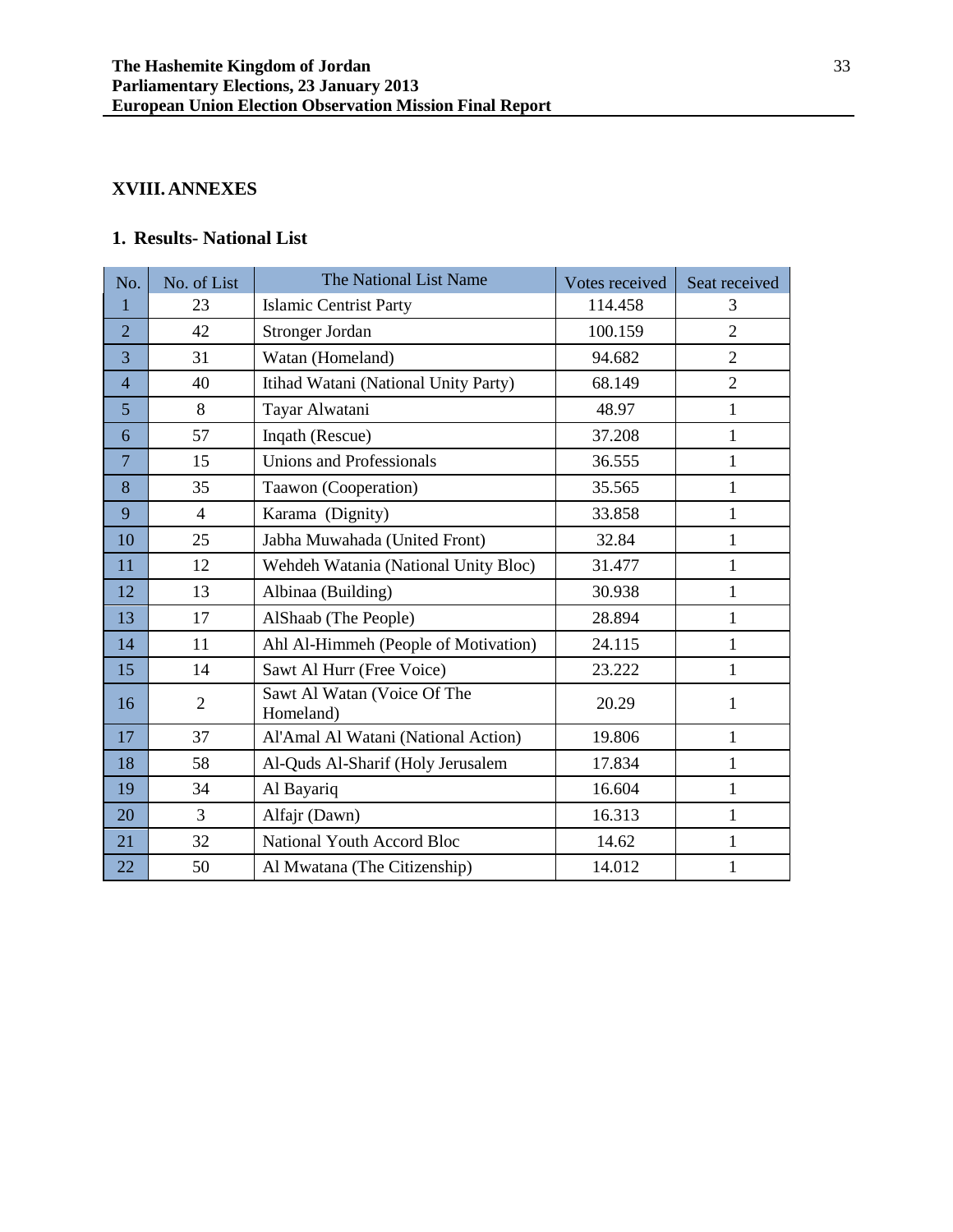# **2. EU EOM Media Monitoring Results**

The EU EOM media unit was composed of the Media analyst, a Media Assistant and six Media monitors based in Amman. The methodology employed for the media monitoring is both quantitative and qualitative. The quantitative component of the monitoring consisted of a content analysis of a representative sample of radio, television and newspapers. They have been monitored on a daily basis during the entire election campaign period (22 December 2012 – 22 January 2013).

The political and electoral actors monitored included the King Abdullah II, members of the Government, National lists, Local constituency candidates, boycotting forces, Independent Election Commission and national and international election observers.

The sample of the quantitative and qualitative media monitoring included:

TV channels (monitored from17.00 to midnight on a daily basis)

- JORDAN TV, state-owned
- ROYA TV, private
- JOSAT, private

Radio stations (monitored from 6.30 to10.30 on a daily basis)

- JORDAN RADIO, state-owned
- RADIO AL BALAD, private
- ROTANA FM, private

Daily newspapers

- AL RAI, state-owned
- AL GHAD, private

The sample of only qualitative monitoring included other four televisions (Nourmina TV, A1 Jordan TV, Al Haqeqa Al Duwailya TV and Yarmuk TV), four newspapers (Addustour, Al Arab Al Yawm and Assabeel) and six online news media outlets (Ammonnews.net, Khaberni.com, Sarayanews.com, Jo24.com, Ammannet.net and Alwakeelnewscom). Facebook pages and Twitter accounts of a selection of contestants and pertinent election actors were also monitored.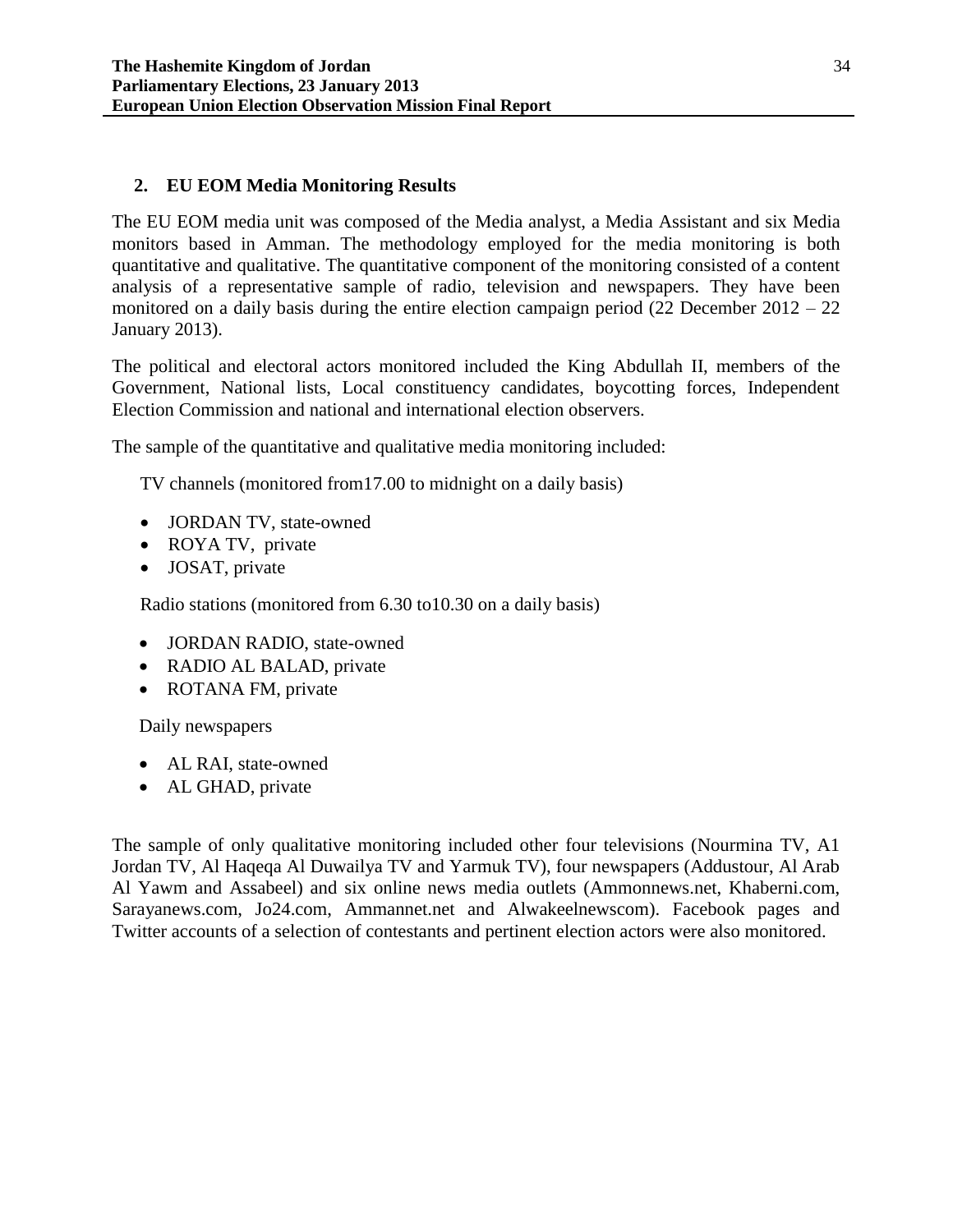

#### **TV COVERAGE (22 December 2012 – 22 January 2013)**

JOSAT TV is not included in this chart as it did not have any newscast and the rest of the coverage was made by paid broadcast or paid election advertisement.



**RADIO COVERAGE (22 December 2012 – 22 January 2013)**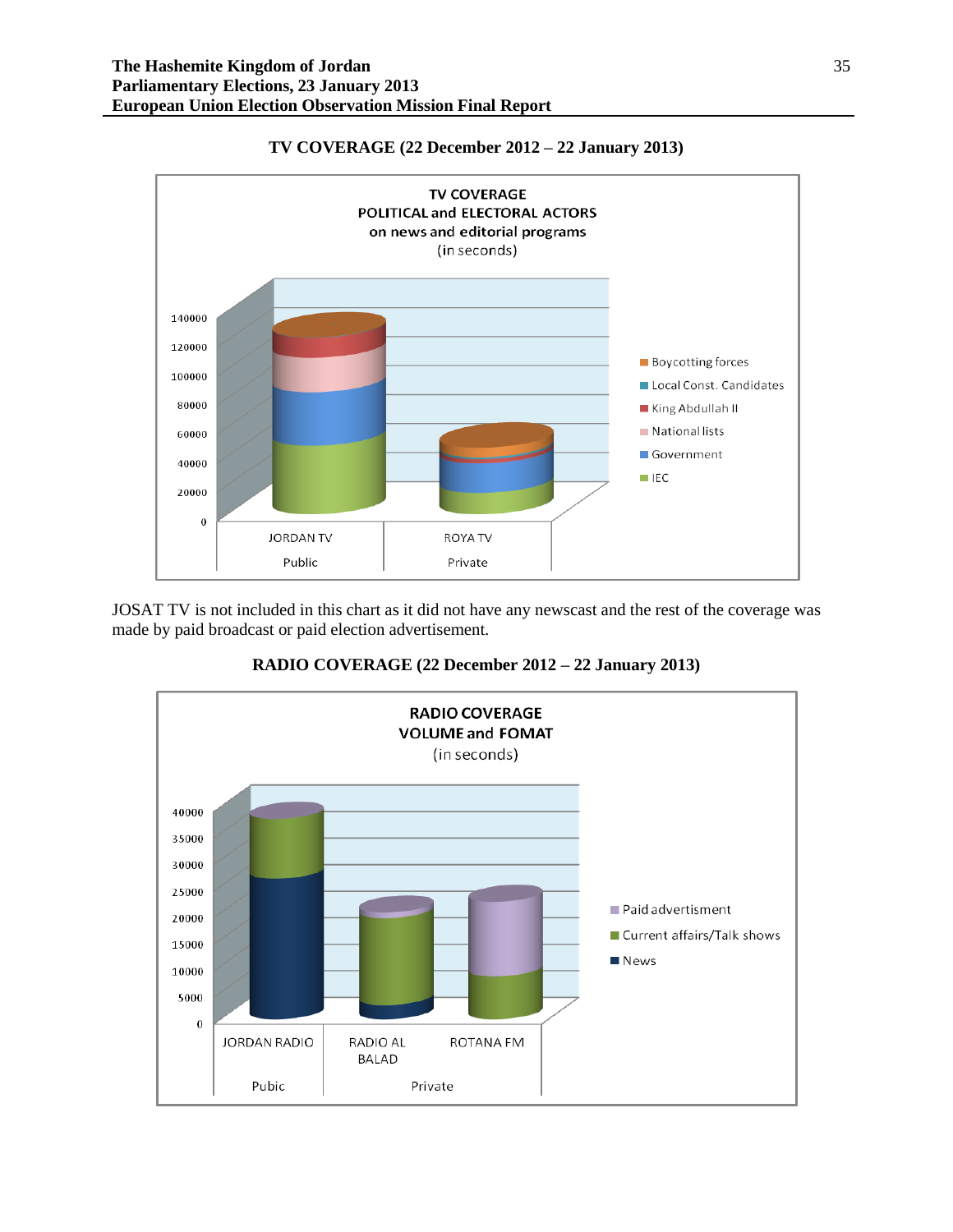

**PRESS COVERAGE (22 December 2012 – 22 January 2013)**

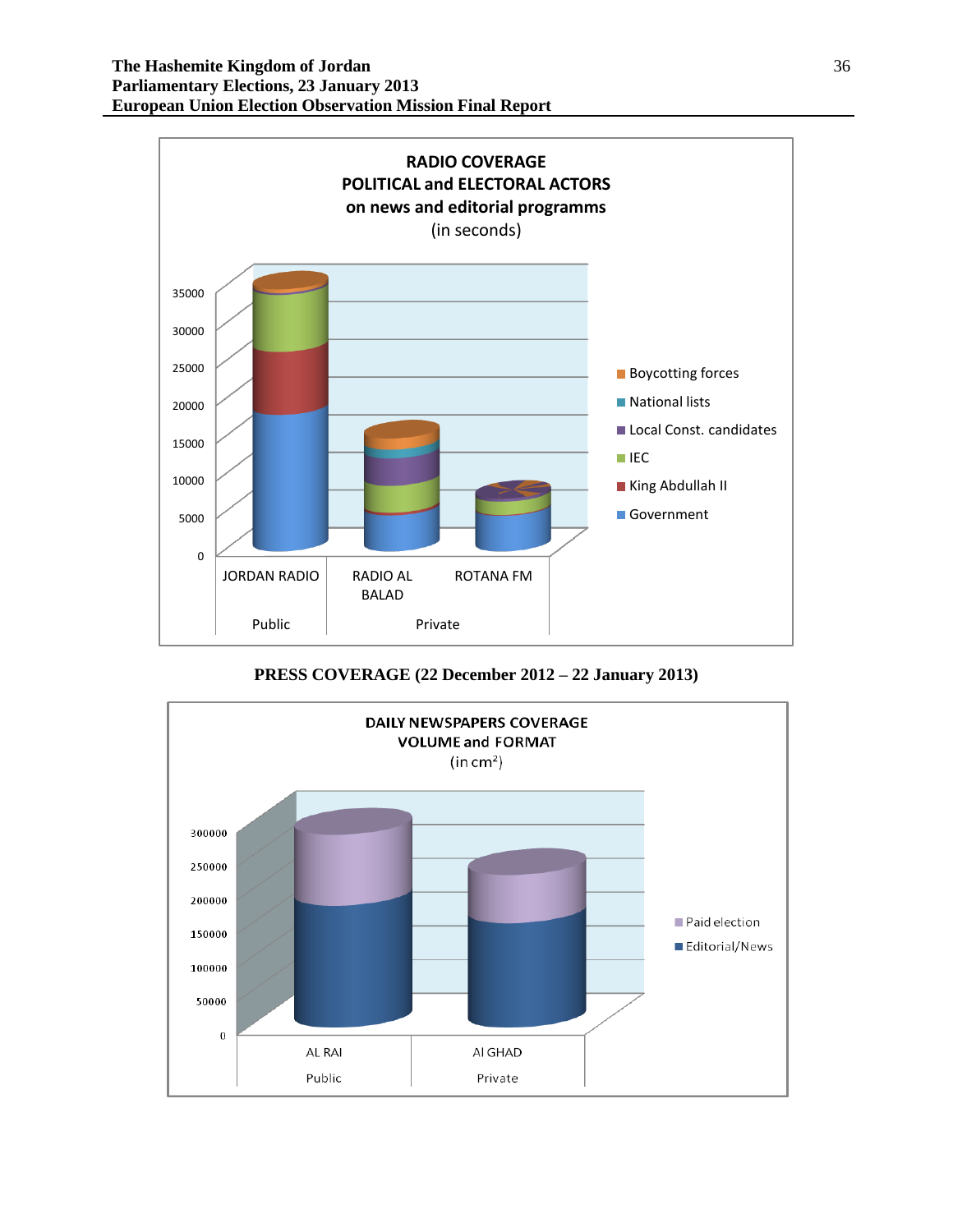

**MEDIA COVERAGE BY GENDER (22 December 2012 – 22 January 2013)**